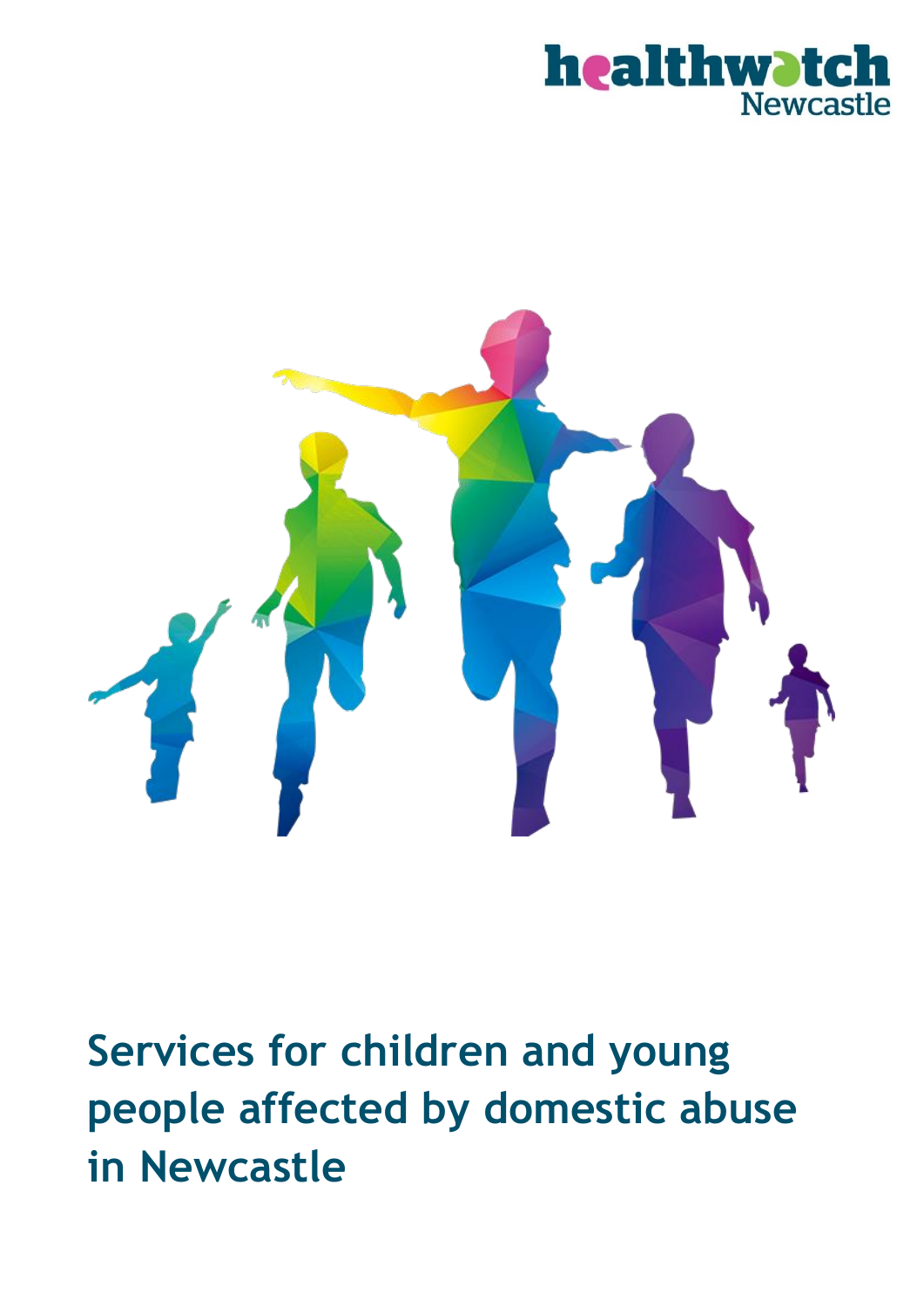### **About Healthwatch Newcastle**

Healthwatch Newcastle is an independent not-for-profit organisation. We help children, young people and adults to have a say about social care and health services in Newcastle upon Tyne. This includes every part of the community, including people who sometimes struggle to be heard. We work to make sure that those who plan and run social care and health services listen to the people using their services and use this information to make services better.

Healthwatch Newcastle would like to thank the parents, professionals and commissioners who generously gave their time and expertise to assist with this report.

Author: Healthwatch Newcastle Publication date: October 2021 © Tell Us North 2021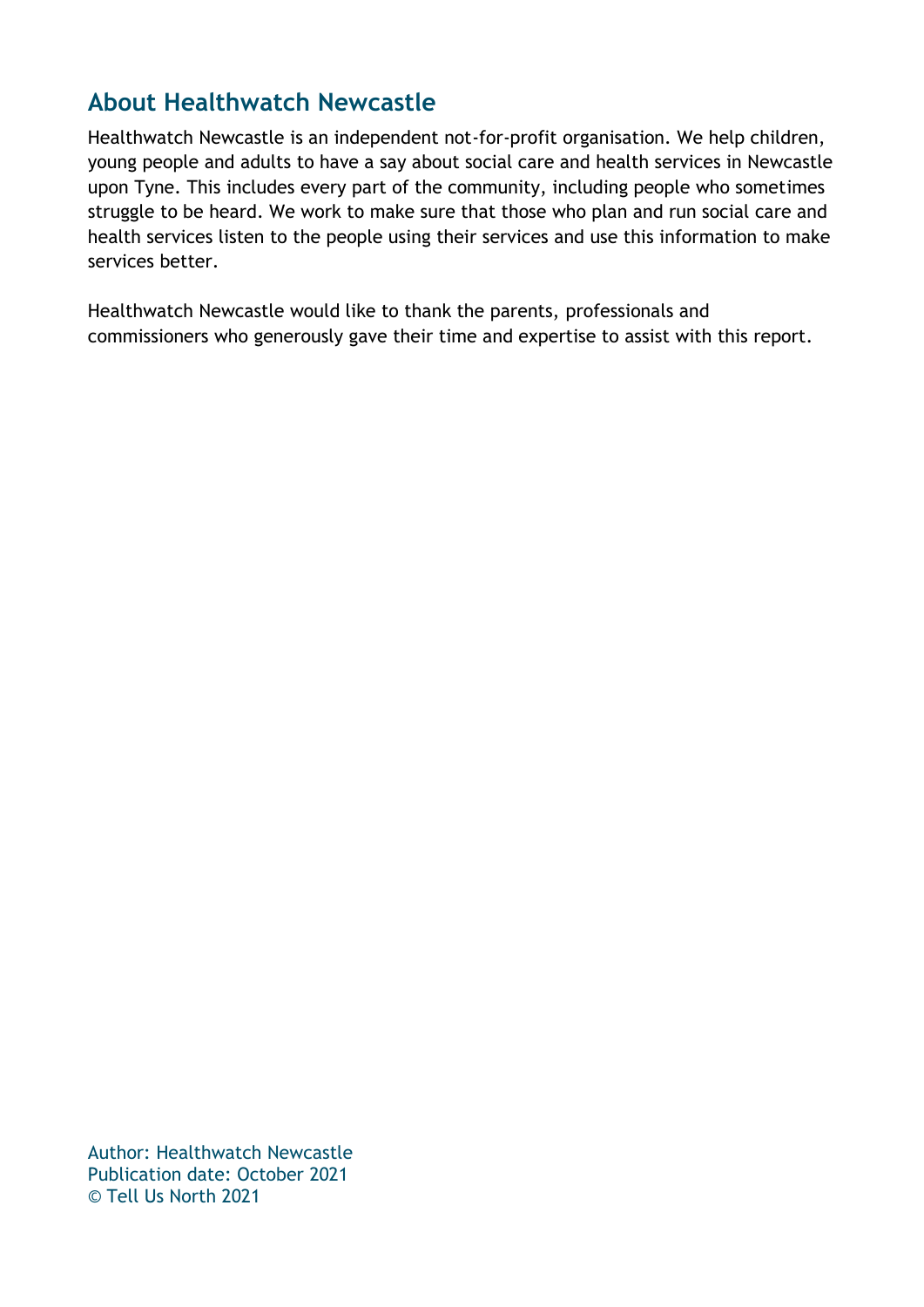# **Contents**

| How many children and young people need specialist services in Newcastle? 4        |  |
|------------------------------------------------------------------------------------|--|
| Current provision of specialist services for children and young people affected by |  |
|                                                                                    |  |
|                                                                                    |  |
|                                                                                    |  |
|                                                                                    |  |
|                                                                                    |  |
|                                                                                    |  |
|                                                                                    |  |
|                                                                                    |  |
|                                                                                    |  |
| Appendix 2: Funding from the Office for the Police and Crime Commissioner for      |  |
|                                                                                    |  |
|                                                                                    |  |
|                                                                                    |  |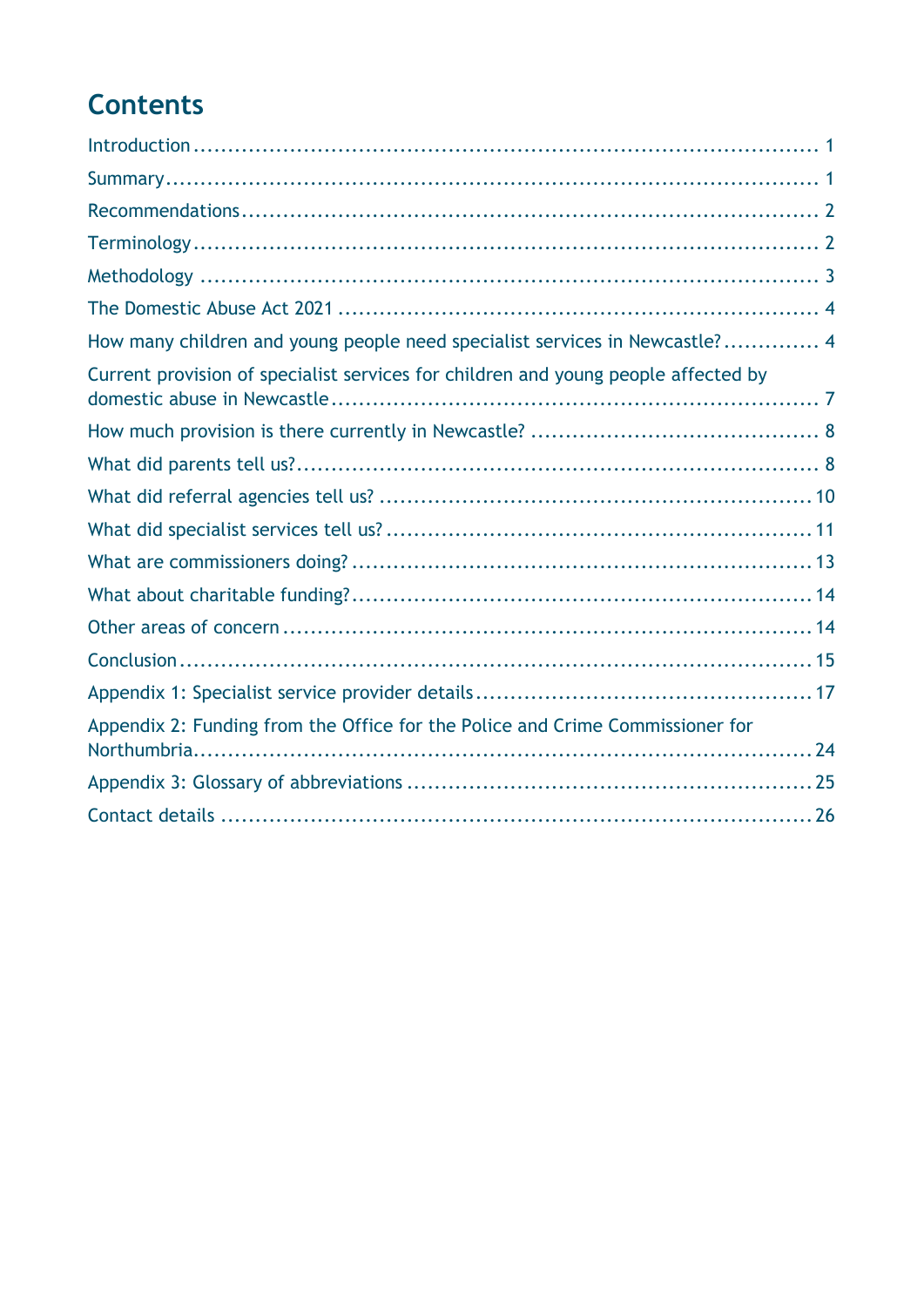#### **Introduction**

As communities emerged from the COVID-19 related lockdowns of 2020—21, among the many pressing concerns about the impact of that period was a recognition that restrictions had made life particularly difficult for families experiencing domestic abuse.

In the spring of 2021 Healthwatch Newcastle had a series of informal conversations with local agencies to identify emerging issues of concern. Those working with women and families affected by domestic abuse told us they welcomed the content of the new Domestic Abuse Act 2021. The Act recognises that children living with domestic abuse should be treated as victims in their own right and provided with specialist services. However, they were concerned about the availability and accessibility of such services for children and young people living in Newcastle upon Tyne, specifically whether there was sufficient provision to meet demand.

This study was undertaken to help inform future commissioning decisions for services for children and young children affected by domestic abuse in Newcastle.

This report focusses on identifying:

- What is currently provided across the city.
- How that provision is resourced and how secure that funding is.
- How easy it is for families to find and access that support; what (if any) are the gaps in current provision.

We did not focus on whether there is a need for specialist support for children and young people affected by domestic abuse as the case has already been made in numerous studies.

#### **Summary**

- 1. Provision for children and young people affected by domestic abuse in Newcastle is mainly delivered by seven charities. It includes one-to-one therapy, group work and advocacy, alongside education and awareness work in schools.
- 2. Some provision is commissioned or funded by statutory agencies (including the Office of the Police and Crime Commissioner and the local authority), other services are funded through charitable grants.
- 3. Whilst each organisation brings significant expertise, the number of providers is itself a problem. Parents are often unsure what support is available and where to seek help. There is no single point of access.
- 4. Most referring agencies are equally unsure where to direct families for help.
- 5. Specialist services are under-resourced to meet the potential level of need in the city. Most have waiting lists for their services and are reluctant to advertise services too widely because of a lack of capacity to meet demand.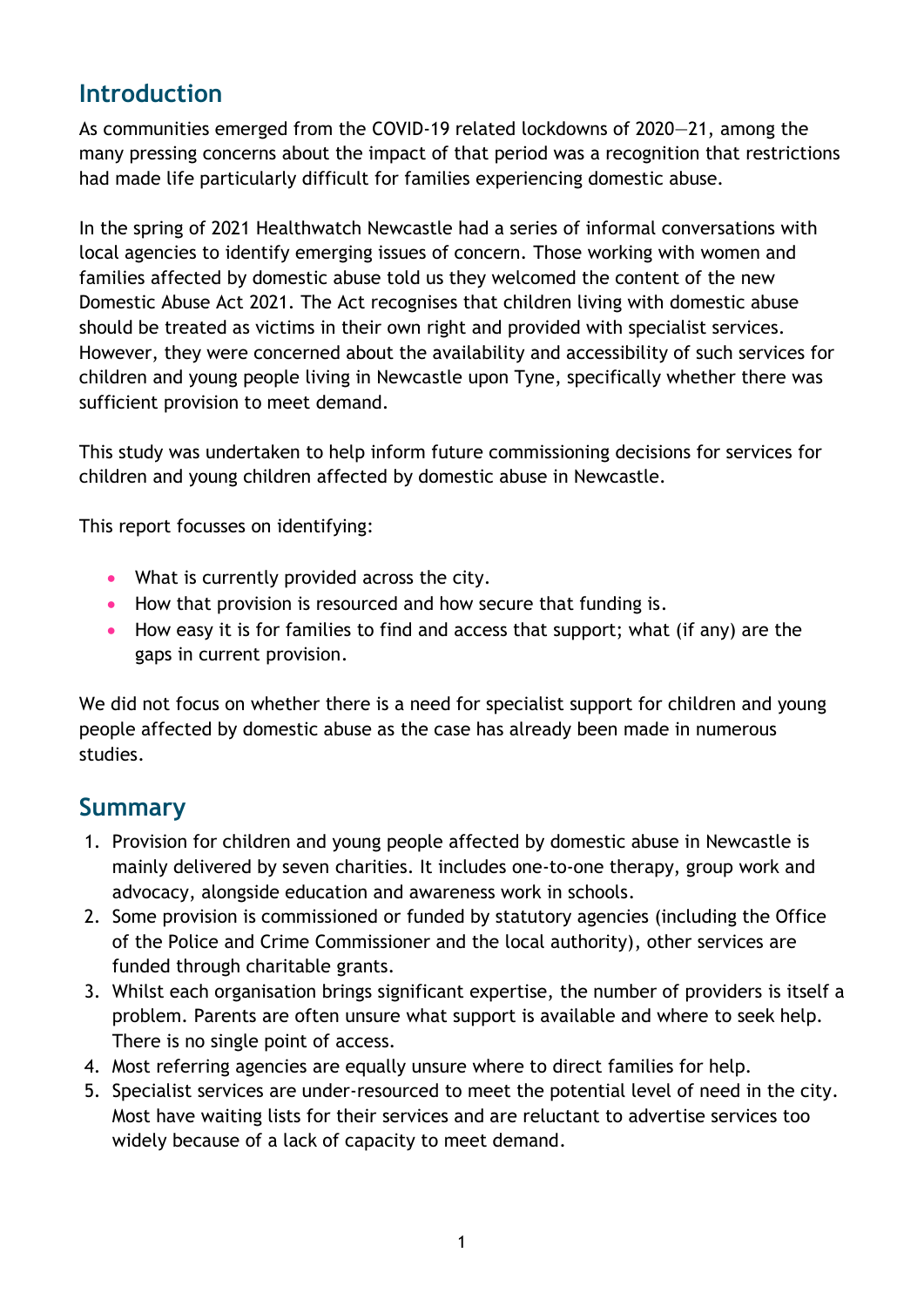- 6. Several services are dependent on short-term funding which inhibits their outreach work, ability to recruit and retain skilled staff and to plan and develop services. It adds to the confusion among other professionals about what is, and isn't, available.
- 7. Some gaps in provision are confirmed, including: access to play therapy for younger children; more support for young people in their own abusive intimate partner relationships; support for children and young people still living with an abusive parent; interventions for families experiencing adolescent or child to parent violence or abuse; work in schools to raise awareness with boys and young men.
- 8. Parents from minoritised communities value culturally competent, specialist provision that recognises the intersectional issues they have to deal with.
- 9. Both parents and agencies identified a lack of understanding about the longer-term impacts of domestic abuse-related trauma on children and young people among professionals such as school staff.

### **Recommendations**

- 1. There is scope to increase awareness in professionals and parents of the impact of domestic abuse on children and young people and how trauma affects them.
- 2. As local statutory agencies reflect on their new responsibilities under the Domestic Abuse Act 2021, there is a great deal of positive provision already in place in Newcastle. Future focus could usefully be placed on joint working between commissioners to maximise the resources available for this work over the long term, to ensure services have both the stability and the capacity to meet demand.
- 3. Commissioners might also want to work with providers to promote the availability of services, with coherent messaging and simple referral pathways that work for both professionals and the wider community.

# **Terminology**

We talk about 'specialist services for children and young people affected by domestic abuse' or 'specialist services' to describe services that are targeted at that age group and are set up to specifically address the impact of domestic abuse on children and young people.

All the specialist services in Newcastle are delivered by voluntary organisations<sup>1</sup> (details are provided in appendix 1) and sit within organisations with a focus either on children and young people or on addressing domestic abuse.

Of course, any statutory or voluntary organisation working with children, young people and families will be working with issues around domestic abuse as it is so prevalent in our communities. However, this report is concerned with the provision of specialist services where the intervention required goes beyond the expertise of more generalist provision.

<sup>1</sup> With the exception of the Newcastle Integrated Domestic Abuse Service (NIDAS) which is delivered by a partnership of a housing association (Thirteen Group) and a charity (Changing Lives).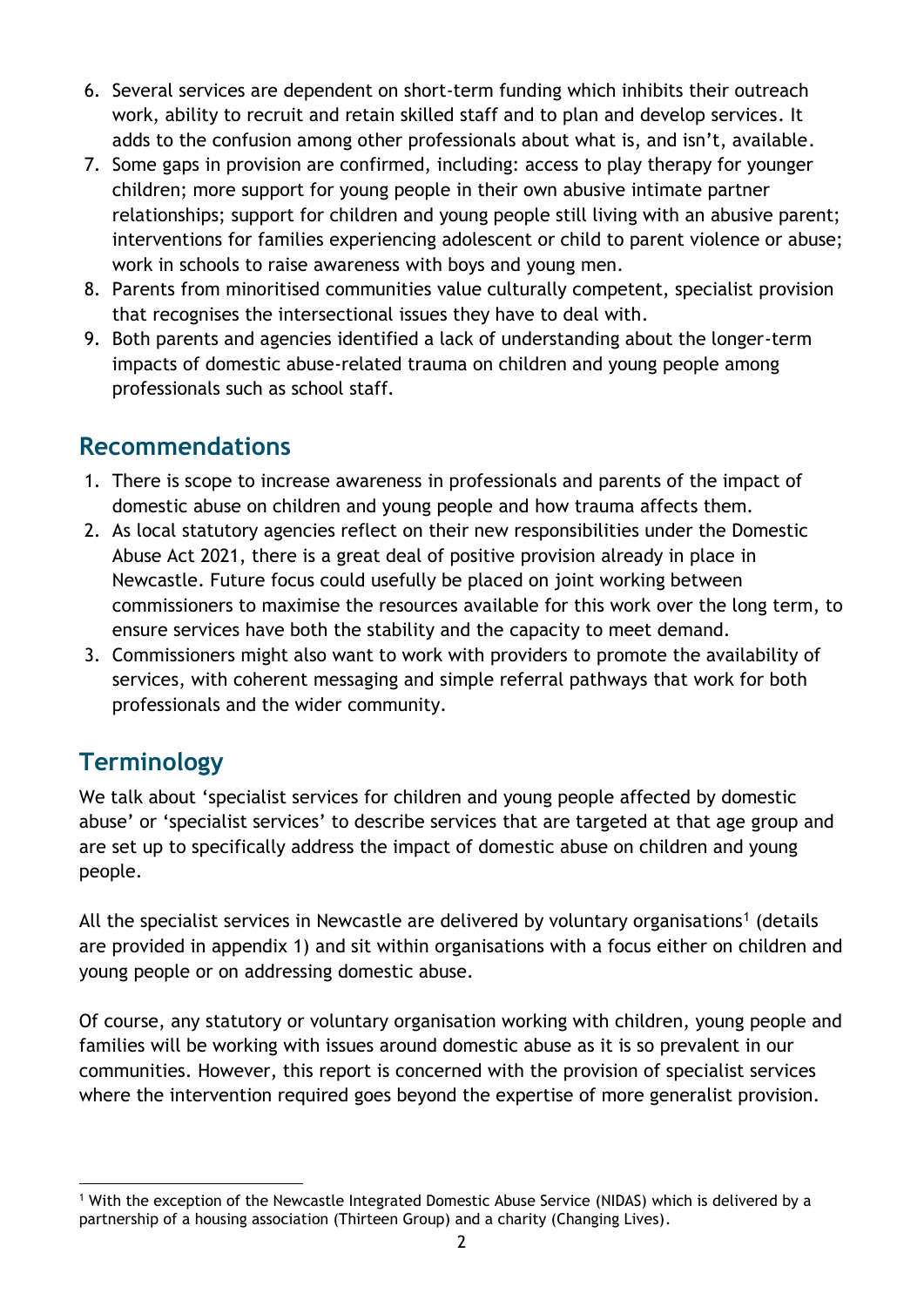We are primarily concerned, in this report, with children and young people aged under 18. However, some of the providers, particularly of services for young people, are also working with young people over the age of 18.

### **Methodology**

The conversations which form the basis for this report took place between June and August 2021. Conversations took place in person, by conference call and by telephone. We spoke to three main groups:

- (Non-abusive) parents whose children had been living with domestic abuse
	- o Four parents had children who had accessed at least some specialist support (at Barnardo's and Angelou Centre).
	- o Seven parents had accessed support for themselves (at Building Futures East, Newcastle Women's Aid and West End Women and Girls Centre) but hadn't accessed specialist support for their children.

We asked parents:

- o Where they would go to get help for their child in relation to the impact of domestic abuse.
- o How easy it was to find support (if they had tried).
- o What made it easier to find and access support.
- o What made it harder; what else their child needed.
- Staff working with families and/or survivors of abuse who refer to specialist services for children and young people affected by domestic abuse, but don't provide those services themselves, i.e. Building Futures East, CAFCASS, Early Help (Barnardo's) at Byker Sands Family Centre and Newcastle Women's Aid. We asked staff:
	- o What support they thought children needed to help them recover from the impact of domestic abuse.
	- o What services they referred families to on this issue.
	- o How easy it was to find and refer to services.
	- o What, if any, barriers got in the way of referrals.
	- o What helped families access the support they needed.
	- o What gaps in provision did they see?
- Providers of specialist services for children and young people affected by domestic abuse.

We spoke to this group about:

- $\circ$  The detail of what they provide.
- o The level of need and gaps in provision they see.
- o What families tell them about what else they need.

Additionally, Action for Children was carrying out a survey of parents using its service and helpfully added some questions about access, barriers and suggestions for improvements. Eight parents responded to these questions.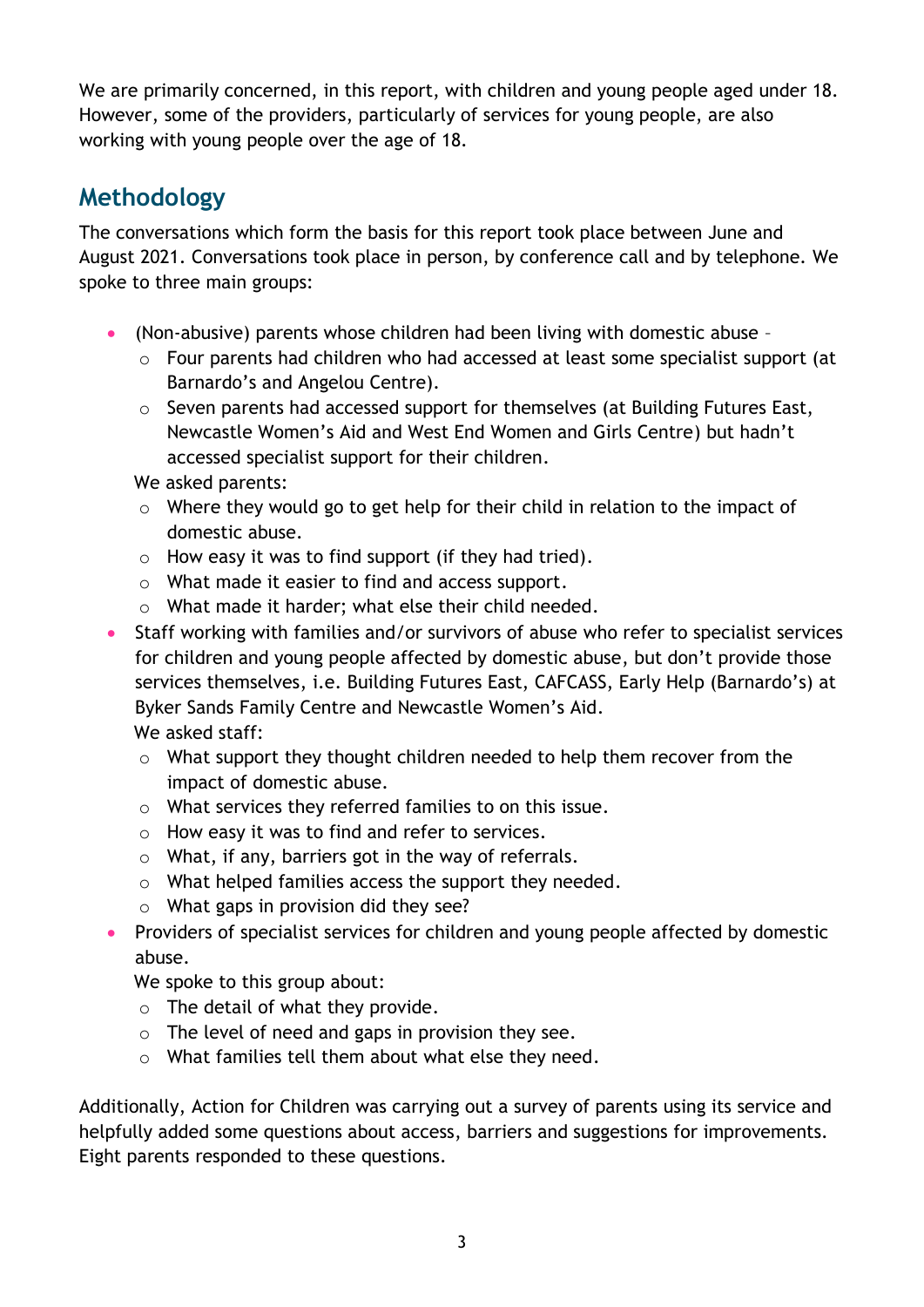We thought it was important to hear from services as well as parents. Services can reflect the experiences of a broader group of families, not all of whom might feel comfortable talking to a researcher. We tried to talk to young people directly but this was not possible in the timeframe.

#### **The Domestic Abuse Act 2021**

The Domestic Abuse Act defines domestic abuse as consisting of abusive behaviour perpetrated by one person aged 16 and over against another person aged 16 and over with whom they are personally connected, for example, a partner, ex-partner, or family member. Abusive behaviour can include: physical or sexual abuse; violent or threatening behaviour; controlling or coercive behaviour; economic abuse; psychological, emotional or other abuse.

The Act recognises children as victims of domestic abuse if they 'see, hear or otherwise experience the effects of abuse.'

The Act places a duty on local authorities to support all victims of domestic abuse in safe accommodation, such as refuges, and to provide support to children<sup>2</sup> affected by domestic abuse.

The inclusion of a provision for children in the Act is the result of campaigning by local and national charities, including Action for Children, NSPCC and Women's Aid Federation England. These organisations were concerned that in many local authority areas there was little specialist provision for children affected by domestic abuse. Indeed, in many areas children could be categorised as 'hidden' victims and have often only been included in commissioned services as an afterthought.

#### **How many children and young people need specialist services in Newcastle?**

Numerous studies have detailed the huge effect that domestic abuse has on children's lives. Children's time with family and friends can be curtailed, they may develop personality and behavioural problems, and struggle with bedwetting, depression and suicidal tendencies. They can also show symptoms of post-traumatic stress disorder, having nightmares, flashbacks, headaches and physical pains.

We know the high prevalence of this issue. Domestic abuse is the most common risk factor in situations where children could be seriously harmed in England<sup>3</sup>. Action for Children's excellent report, 'Patchy, piecemeal and precarious' 4 includes a comprehensive round-up of evidence on the impact of domestic abuse on children and young people.

<sup>2</sup>Domestic Abuse Act 2021 **www.legislation.gov.uk/ukpga/2021/17/section/57/enacted**

<sup>3</sup> Local authorities (in England) identified 389,260 children as being in need in 2019—20; the most common cause was parental domestic violence (169,860). Department for Education, Characteristics of children in need: 2019 to 2020.

<sup>4</sup> Action for Children (2019). Patchy, piecemeal and precarious. **https://tinyurl.com/3xx6x9h5**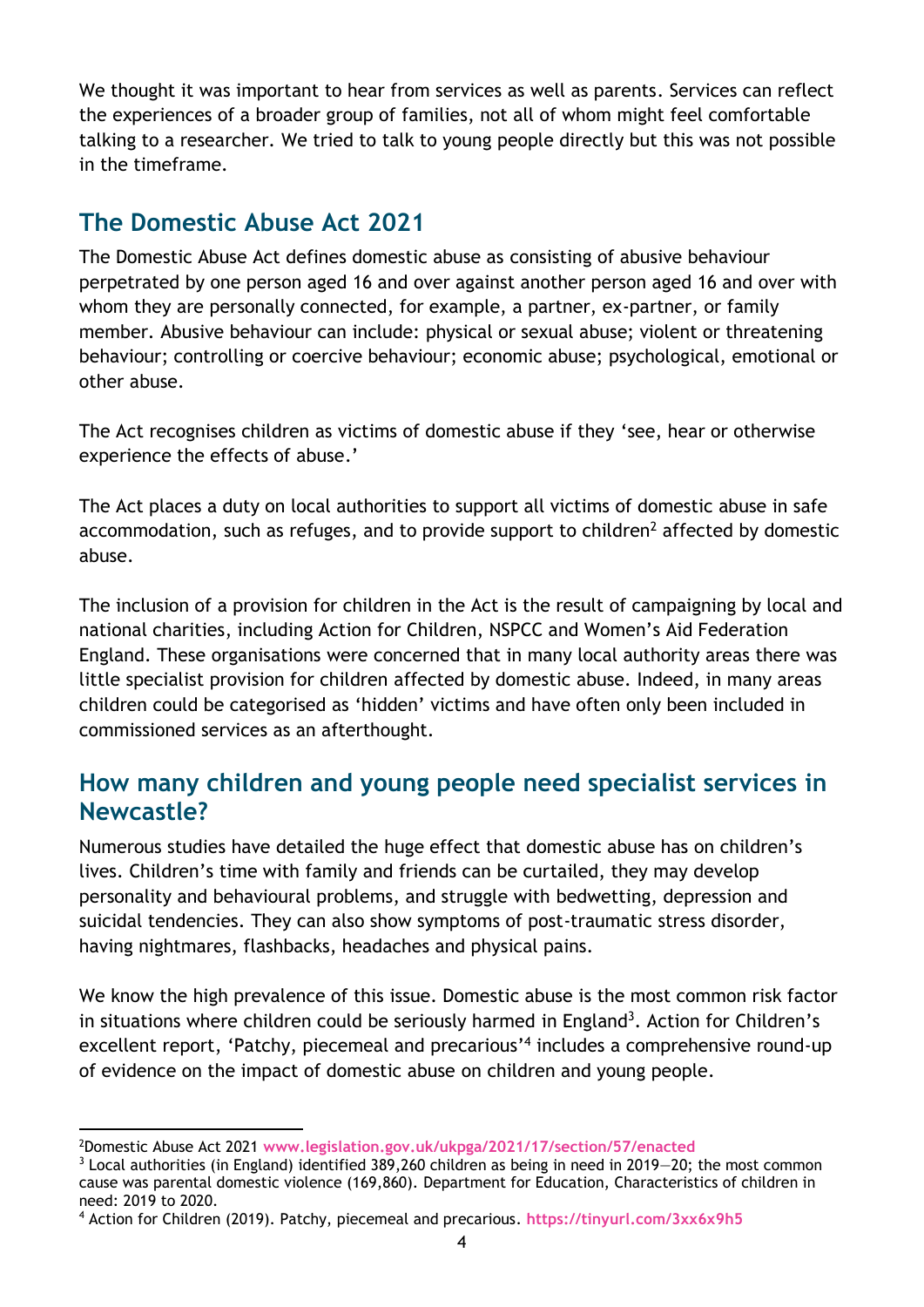The good news is that research also tells us that appropriate, targeted interventions have a positive effect on children's outcomes following domestic abuse<sup>5</sup>. However, both domestic abuse and children and young people's services have been subject to widespread cuts over the last decade and the provision of specialist services is insufficient to meet the need across England.

Newcastle has 58,922 children aged 0-17<sup>6</sup>. The Office for the Children's Commissioner (England) estimates that 4,600 children and young people (aged 0—17) were living in households where a parent was suffering domestic abuse in Newcastle during 2019—20. This translated to a prevalence rate of 78.48 per 1,000 0—17 year olds; the rate across England was significantly lower at 65.59 for the same period.<sup>7</sup> This data is based on the children and young people identified by statutory agencies as being 'at risk'. Not all households where domestic abuse is a factor are known to statutory agencies and, therefore, these prevalence rates are likely to be underestimated.

Taking a broader view of how many children and young people might need specialist support, research<sup>8</sup> from 2011 suggests as many as one in five children and young people under the age of 18 have been exposed to domestic abuse in the UK. This includes families that are not known to statutory services. By this measure, there are around 11,800 children and young people who are potentially at risk of being affected by domestic abuse in Newcastle.

Of course, not all children affected by domestic abuse will need specialist support, nor will every child in the same family have the same support needs. Unfortunately, we were not able to identify any established estimates of the proportion of children and young people affected by domestic abuse who would need specialist support.

<sup>5</sup> Callaghan, J. et al (2018). Promoting Resilience and Agency; Fellin, L. et al (2018). Empowering young people; MacMillan et al (2016). Improving Outcomes for children exposed to domestic Violence (IMPROVE). <sup>6</sup> Office for National Statistics Estimates of the population for the UK, England and Wales, Scotland and Northern Ireland **https://tinyurl.com/4buyxp8**

<sup>7</sup> Children's Commissioner for England Childhood Local Data on Risks and Needs - Local and national data on childhood vulnerability **www.childrenscommissioner.gov.uk/chldrn**

<sup>8</sup>Radford, L. et al (2011). Child abuse and neglect in the UK today. **https://tinyurl.com/jcv822zy**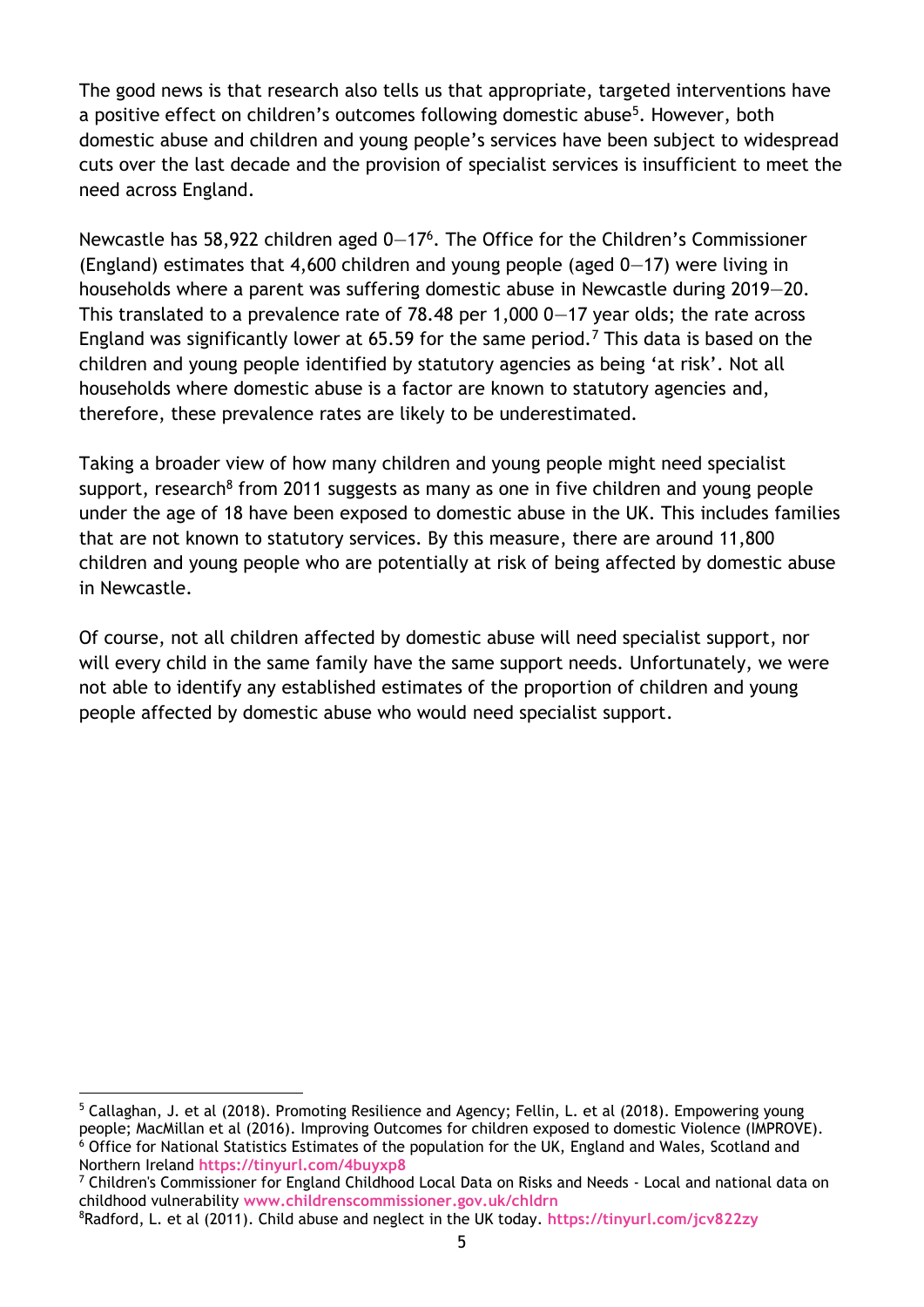### **Comparing demand in a neighbouring area to assess likely demand for specialist support**

When thinking about levels of need in Newcastle it may be helpful to consider the experience of a neighbouring authority with a long-established and well-known specialist service.

**Acorns in North Tyneside supports children and young people affected by domestic** abuse and receives referrals from a wide range of agencies, including children's social care, schools and primary care, as well as self-referrals. In 2021 Acorns expects to support 360<sup>9</sup> individual children and young people from North Tyneside (this number is based on current rates of referral and staffing levels).

North Tyneside has 42,017 children aged 0-17.<sup>10</sup> The Office for the Children's Commissioner (England) estimates that 2,800 children and young people (aged  $0-17$ ) were living in North Tyneside households where a parent was suffering domestic abuse in 2019—20. This translates to a prevalence rate of 66.88 per 1,000 0—17 year olds.

If we think about those 360 children and young people attending Acorns as an indicator of the level of need for specialist support in that area, we can see that an established, easy to access, adequately funded specialist service/s in Newcastle is likely to attract over 590 referrals each year (in addition to children supported while living in the refuge).

<sup>9</sup> This is in addition to children in refuge accommodation who receive support from the refuge provider, Harbour.

<sup>&</sup>lt;sup>10</sup> Office for National Statistics Estimates of the population for the UK, England and Wales, Scotland and Northern Ireland **https://tinyurl.com/4buyxp8**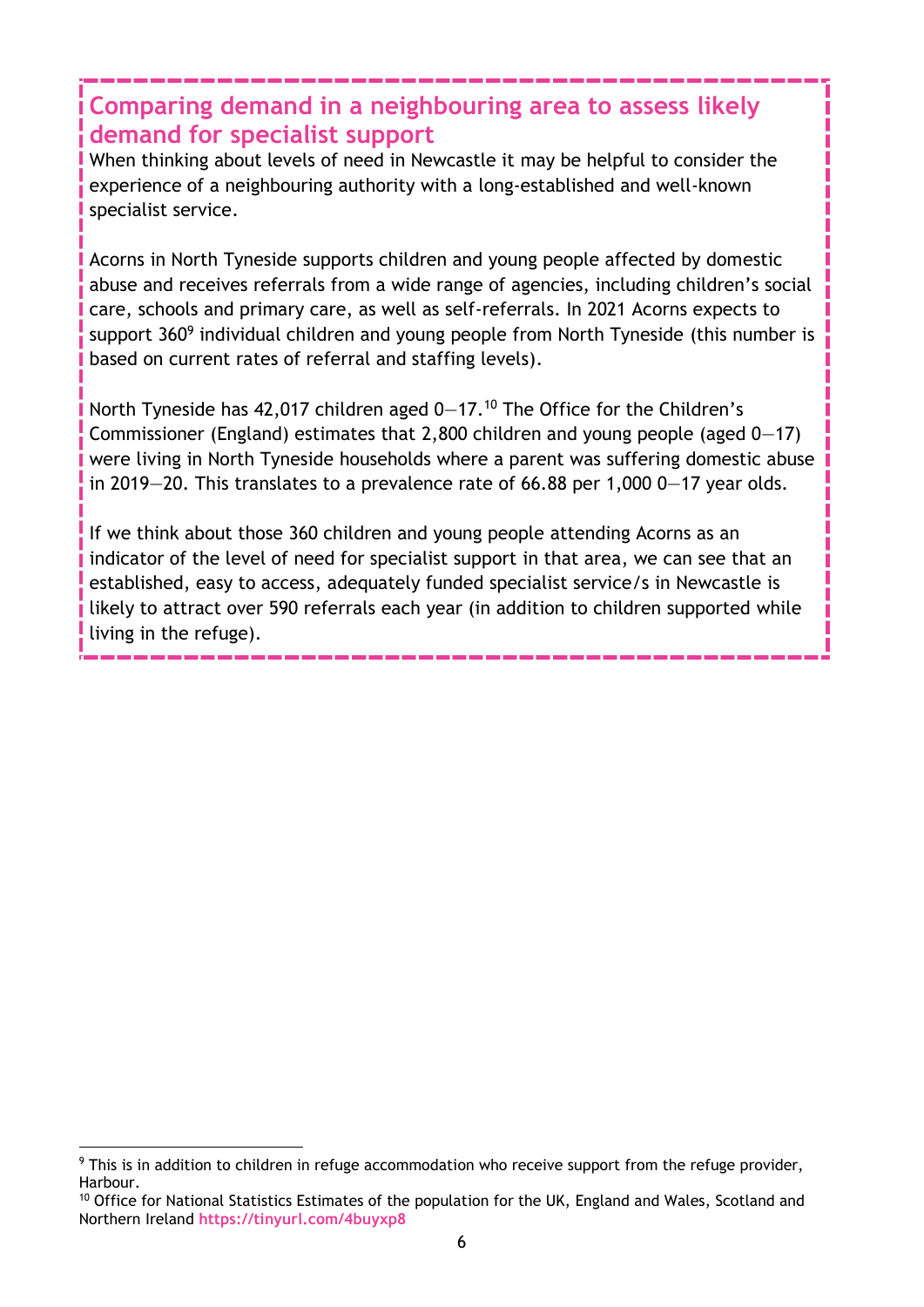#### **Current provision of specialist services for children and young people affected by domestic abuse in Newcastle**

See appendix 1 for detailed information about each service

| <b>Organisation and</b><br>service                                                 | <b>Provision</b>                                                                                                                                                                                  | <b>Annual</b><br>capacity                          | <b>Area covered</b>                                                     | <b>Funding</b>                                                                                               |
|------------------------------------------------------------------------------------|---------------------------------------------------------------------------------------------------------------------------------------------------------------------------------------------------|----------------------------------------------------|-------------------------------------------------------------------------|--------------------------------------------------------------------------------------------------------------|
| Action for Children<br><b>Breaking the Cycle</b>                                   | Therapeutic sessions<br>for $4-16$ year olds                                                                                                                                                      | 55                                                 | Newcastle                                                               | National Lottery<br><b>Community Fund</b><br>until March 2022<br>and one year<br>funding from<br><b>OPCC</b> |
| Angelou Centre<br>Ma Simba project                                                 | Therapeutic sessions<br>and group work for<br>$0 - 18$                                                                                                                                            | 100                                                | Northumbria wide                                                        | <b>NLCF</b> until March<br>2022 and one year<br>funding from<br><b>OPCC</b>                                  |
| Barnardo's<br><b>Wellness Recovery</b><br>Project                                  | Therapeutic sessions<br>for $4-18$ year olds                                                                                                                                                      | 75                                                 | Northumbria wide                                                        | One year funding<br>from OPCC                                                                                |
| <b>Children North</b><br>East <sup>11</sup> DARE<br>Ways to Happiness              | Therapeutic<br>programme for non-<br>abusive parent and<br>children<br>One-to-one<br>counselling                                                                                                  | 100 children<br>(50 parents)<br>$60 - 70$          | Tyne & Wear, but<br>mainly Newcastle<br>referrals,<br>Northumbria wide  | Single year<br>funding from<br><b>OPCC</b> and local<br>charity                                              |
| Newcastle<br>Integrated<br>Domestic Abuse<br>Service (NIDAS)<br>Children's service | Support for children<br>in refuge<br>CYP recovery toolkit<br>or drawing and<br>talking therapy<br>through outreach<br>service                                                                     | 100 in<br>refuge<br>50 in<br>outreach              | Newcastle mainly,<br>but refuge takes<br>women from<br>outside the area | Most CYP provision<br>in NIDAS contract;<br>CYP outreach post<br>one year only<br>from MHCLG <sup>12</sup>   |
| Streetwise<br><b>Victims of Crime</b>                                              | Counselling trauma<br>and group work for<br>victims of crime<br>$(11 - 25)$                                                                                                                       | $45^{13}$                                          | Northumbria wide                                                        | One year funding<br>from the OPCC                                                                            |
| West End Women<br>and Girls Centre                                                 | Support and<br>advocacy for 11-25<br>affected by domestic<br>abuse in their<br>families and own<br>relationships.<br>New Safe for Life<br>recovery course for<br>14 $-18$ year olds <sup>14</sup> | 65 for<br>support and<br>advocacy<br>75 for course | Northumbria wide                                                        | Single year<br>funding from<br>OPCC                                                                          |

<sup>&</sup>lt;sup>11</sup> Also provide a counselling service for children and young people over 9; 36 young people accessed this service around domestic abuse last year; funded by Newcastle and Gateshead CCGs, CNTW and the OPCC. <sup>12</sup> Ministry for Housing, Communities and Local Government, via the local authority (now Department for

Levelling Up, Housing and Communities).

<sup>&</sup>lt;sup>13</sup> The whole Victims of Crime service has capacity to support approximately 75 young people, 60% of whom present with issues relating to domestic abuse. Streetwise also has a generic counselling service which sees some young people presenting with issues around domestic abuse.

<sup>14</sup> WEWGC also provide peer educators who deliver groups and training in schools, colleges and universities around domestic abuse awareness and recruit Domestic Abuse Champions. #Iwill Virgin Money Foundation funds one FTE school post.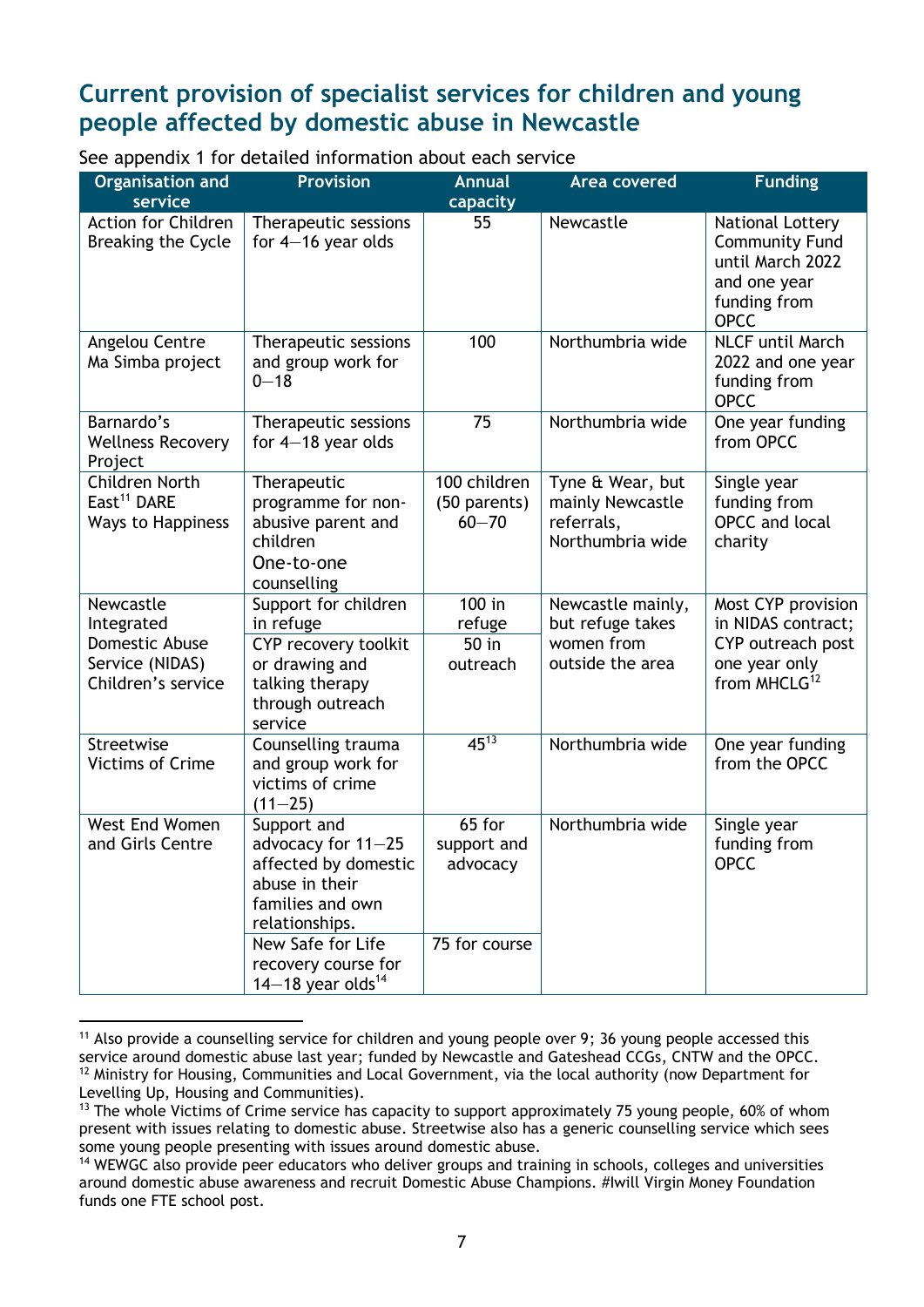N.B. The table above details the main providers of specialist services in Newcastle. See appendix 2 for further details. Other work (recently funded by the OPCC for one year) includes:

- Community Counselling Co-operative  $-$  one-to-one therapeutic support including play therapy and group work with space for 30 children and young people in Newcastle.
- Innovating Minds training for professionals across Northumbria who work with children aged 6-16 years in educational settings, early help teams, and specialist DA services etc. to enable them to deliver one-to-one and group support to children and young people affected by domestic abuse.
- Someone Cares mainly working in North Tyneside but providing counselling in one Newcastle school.

### **How much provision is there currently in Newcastle?**

It is difficult to establish an accurate figure for current provision in Newcastle because so many of the specialist services work across Northumbria. From the figures above we can see there is provision for:

- 55 spaces for counselling specifically for Newcastle residents (Action for Children).
- 150 spaces (100 in refuge; 50 through outreach) through NIDAS which takes families mainly but not only from Newcastle.
- 100 spaces on the DARE programme, which takes families mainly from Newcastle
- 360 spaces in various other interventions that are available to families across Northumbria.

We weren't able to establish the percentage of Newcastle residents supported by individual 'Northumbria-wide' services. However, it appears unlikely that provision currently reaches the level of 590 spaces, plus support to children in refuges, that the comparison with North Tyneside indicates might be needed.

## **What did parents tell us?**

We spoke to 11 parents (in 11 separate households), four of whom were already in touch with specialist children's services and seven who had just accessed support services for themselves. Six lived in west Newcastle and five in the east of the city; they had children in both primary and secondary schools.

We identified five parents via current children's service providers (Angelou Centre, Barnardo's, West End Women and Girls Centre) and six via services working with adult women around domestic abuse (Building Futures East and Newcastle Women's Aid). In each case, staff approached parents in touch with their service and asked if they would be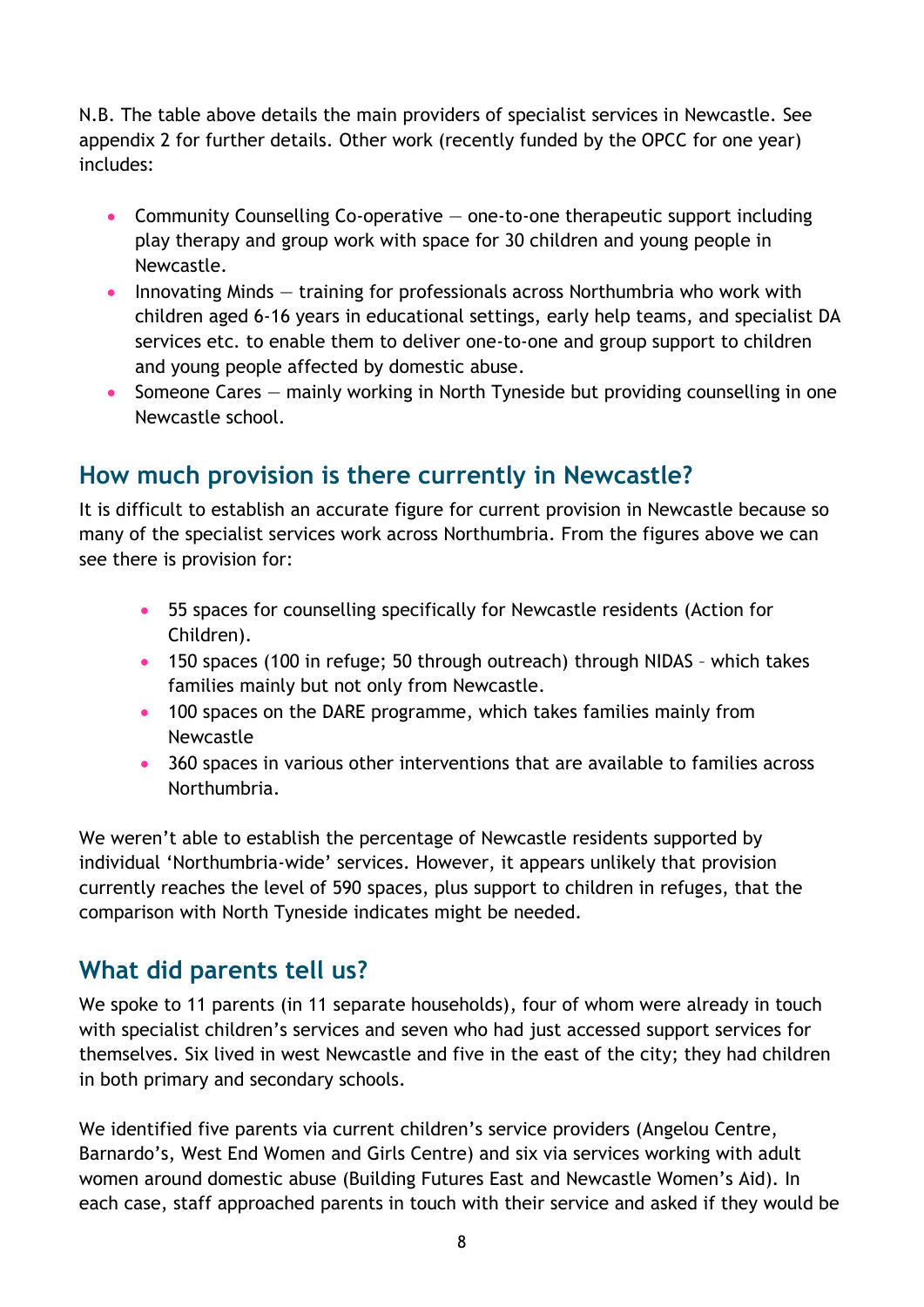prepared to have a conversation with the researcher. In most instances, conversations took place on a one-to-one basis on the telephone or in person. Three parents in touch with the Angelou Centre took part in a small, online focus group. All interviews took place on a confidential basis and no identifying details are used in this report. All respondents were already in touch with services providing them with support around domestic abuse and the interviews did not focus on the participants' experience of domestic abuse in any way.

The five respondents who were in touch with specialist children's services were very positive about the service their child/children had received but had concerns about:

- The length of time their child had to wait to be seen. "You need help when you need it".
- How to identify which service would/could see their child. "Different services have different criteria  $-$  it's confusing". One parent described being "passed from pillar to post". Another said, "It's a full-time job going to all the different agencies." Another reflected, "You go through everything again every time you make a referral, I need someone to work with us all the way through."
- Two parents appreciated the support their child/children had received but wanted more, for example, additional counselling sessions or follow-on support.

On the subject of accessibility, four parents were happy to travel to take their children to services, the rest valued the option of children being seen at their school. However, it was noted by three parents that this latter option didn't work for some children. "It makes him feel different to be taken out of his class." Having a choice about where to access support was seen as important to all.

Those six parents who had just accessed support services for themselves all had strikingly similar views when asked about specialist support for their children, saying:

- The impact of domestic abuse on their child/children hadn't been mentioned to them or they hadn't known about the impact until they attended the Freedom programme, and/or;
- They weren't aware of services for children and didn't know where to look for them. "You don't see services for children advertised."

One parent had tried to seek help for her child. "She was put on a list for CAHMS two years ago but I haven't heard anything". Another said, "He was made a child of concern but I haven't heard anything since."

Two parents spoke positively about the practical support they had received from the Early Help team. Three found their child's school to be very supportive, at least in the initial stages, although a theme emerged around the need for schools to have a better understanding of the potential longer-term impact of domestic abuse on a child's behaviour (see page 11 for more on this.)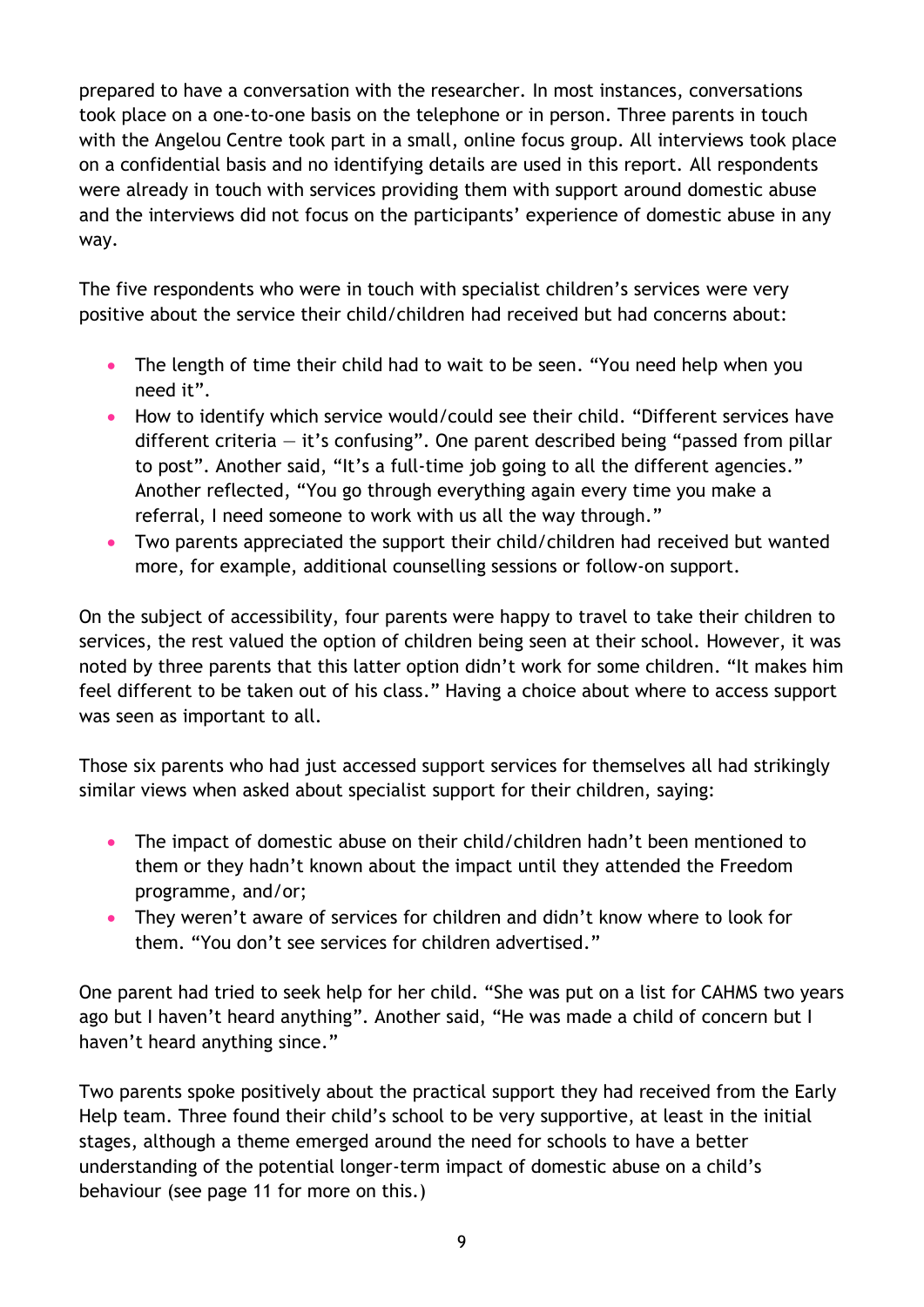One parent spoke about the difficulties of trying to rebuild family life as a single parent while at the same time trying to cope with their child's problematic behaviour, saying the pressure can "push you back into the abusive relationship."

Those parents who were or had lived in a refuge (three respondents) talked about the value of having activities provided for their child to take their minds off their situation. Overall, activities for the whole family were valued by all respondents. "It helps us create new, happier memories."

The three parents accessing support at the Angelou Centre specifically highlighted the importance of specialist services being culturally competent and understanding the additional issues that their children and young people face, for example, bullying.

# **What did referral agencies tell us?**

We spoke several voluntary and statutory agencies (Building Futures East, CAFCASS, Early Help (Barnardo's) at Byker Sands Family Centre and Newcastle Women's Aid) who work with families and adult survivors and refer to specialist children's services. Some of them work across local authority boundaries and were therefore able to bring that broader perspective. Overwhelmingly, referral agencies said:

- Waiting lists for services are a significant problem  $-$  being able to provide an intervention at the right time was important, especially when traumatised families are trying to rebuild relationships between the non-abusive parent and the child/children.
- The fragmented nature of specialist provision in Newcastle is a problem for agencies themselves. "It's all too bitty". Agencies wanted a single place to go to find help or an up-to-date directory of services.
- Service provision appeared unstable and subject to too many (funding-led) changes
	- o "To be honest, I don't know what's out there for children, it keeps changing."
	- o "One minute they are offering a service and then it changes, I can't keep up with it."
	- o "In the good old days we had good connections and knew where to refer but because of funding changes we have lost connections."
- Staff wanted "accessible services with clear protocols and referral pathways that are widely advertised" and noted that it was also important for families to be able to go back to services for further support if problems emerged in the future.

Some staff reflected on the difference between the provision in Newcastle and neighbouring authorities. "I used to work in North Tyneside and had a better idea where to refer to." "If we can, we prefer to refer to Acorns."<sup>15</sup>.

<sup>&</sup>lt;sup>15</sup> In cases where a child lived in Newcastle, but went to school in North Tyneside, or vice versa.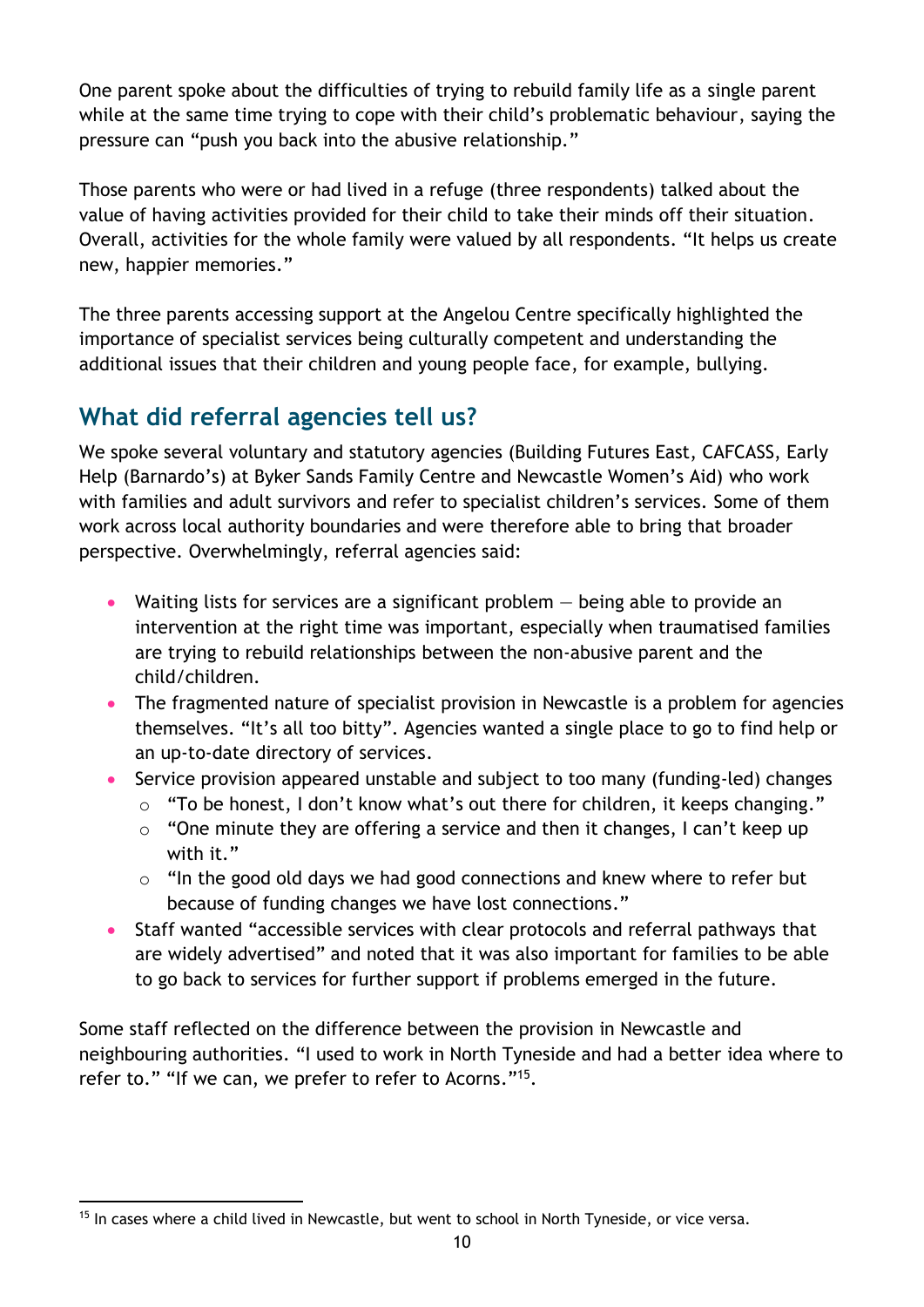When thinking about accessibility issues, one worker said, "It's travel, cost and confidence — it can be hard just going somewhere new." suggesting that schools were a good location where specialist services could see children. There were mixed views about what schools could offer. One agency said that pastoral support in schools "Could be a good resource" and another said, "Support in schools is a bit random" and depended upon whether the school "knew the history of abuse."

Parental understanding and confidence were highlighted as key issues. "Mums notice (their children's) behavioural problems but don't connect it with the domestic abuse until they do the Freedom Programme."

Staff spoke about the challenges non-abusive parents faced when deciding to seek help for their child/children. "Mums blame themselves." They noted that when parents felt let down by services (for example, following a dispute about child contact). "It can be scary for parents to let children access services."

One agency noted the need for support for families where there was adolescent to parent abuse. Another for support for children and young people still living with an abusive parent.

Others noted the number of children and young people affected by domestic abuse who also had other needs and called for specialist services to "have time to develop services for children with complex needs (because) one-size-fits-all isn't what's needed."

Agencies noted the good work being done in schools to educate young people around healthy relationships but thought there was still "a massive gap for boys and young men". Some suggested there was a need for male youth workers with a specific remit to instigate discussions about healthy relationships, both in schools and in the community.

#### **What did specialist services tell us?**

Specialist services are acutely aware that waiting lists can be a barrier for families and try very hard to keep them down. However, all the services we spoke to were over-subscribed and one explained "we don't feel we can advertise the availability of the service beyond our existing (limited) referral pathways because we just couldn't meet the demand."

Services stressed the importance of building the confidence of non-abusive parents to enable them to access support. "Mums worry about being judged on their parenting skills so it's harder for them to seek help for their child." "They lose trust and see all services as the same."

Another barrier services noted was the attitude of the abusive parent, especially if child contact was at issue. "Mums worry about seeking help because it's seen as (the child having) a mental health issue and that can be used against them."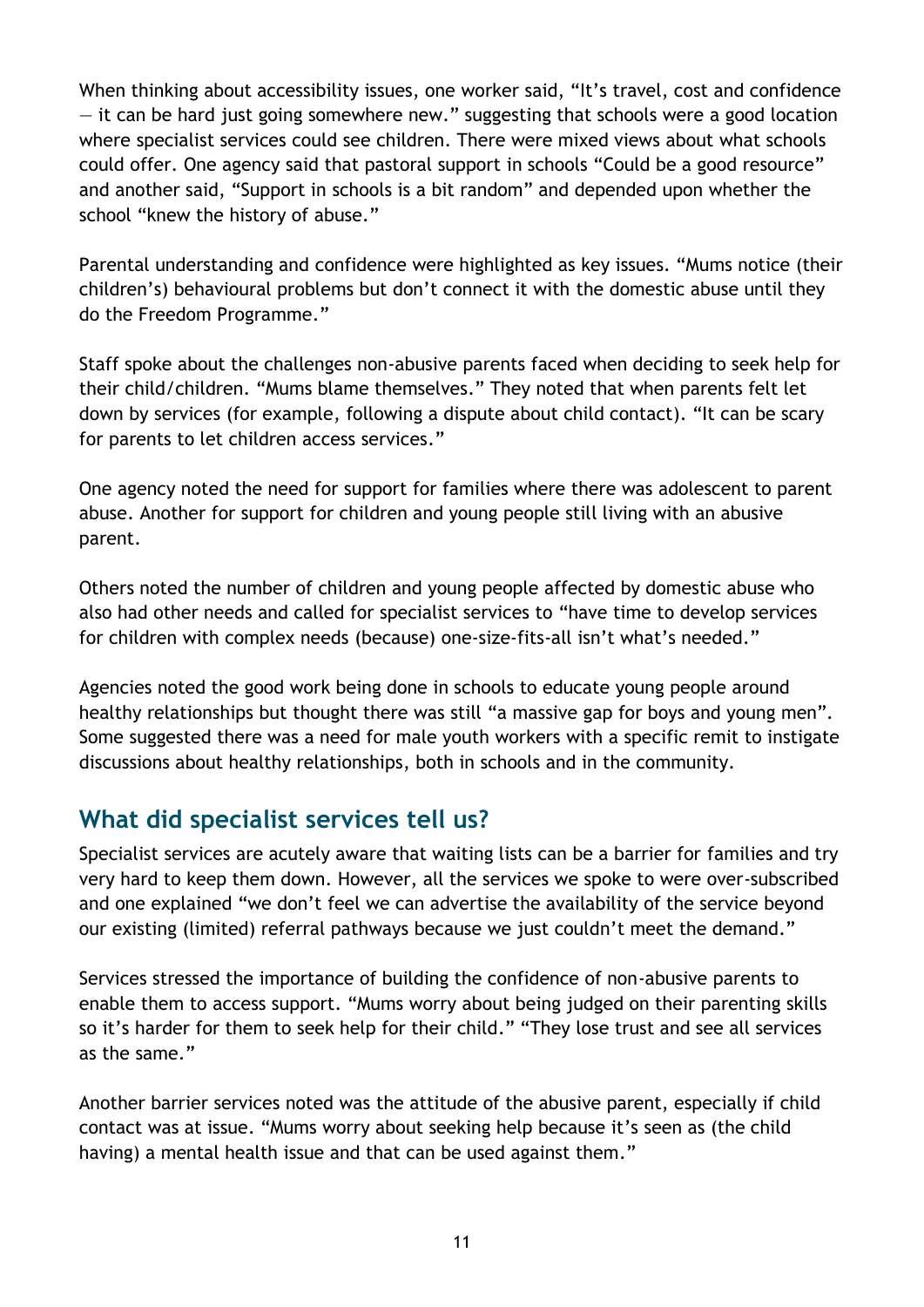Several services emphasised the importance of a whole family approach, working with the non-abusive parent as well as the child/children, giving the parent a better understanding of what was going on for the child and enabling them to support the therapeutic work done when at home.

In addition to the need for more of the interventions that are already provided, services identified specific gaps in current provision, including:

- Play therapy  $-$  this is seen as the most suitable intervention for younger children and is not currently available.
- Support for young people whose own intimate partner relationships are abusive while there is already some provision it was felt there was a need to do much more for this group.
- Independent advocacy for children, particularly in relation to contact arrangements.
- Support for children and young people still living with an abusive parent
- Education and prevention work in schools and other youth settings that specifically targets boys and young men, delivered by male youth workers who can act as role models.

Unsurprisingly, specialist services found the short-term nature of much of their funding to be problematic. They highlighted several specific concerns and consequences, especially where funding was for one year only:

- Not being able to guarantee continuity of provision for children and young people, especially for those who may need to return to a service for further support in years to come.
- Difficulties in planning and maintaining a stable workforce (with recent issues around retention and recruitment of qualified and experienced staff).
- Challenges in establishing the profile of a service with both referral agencies and the wider community  $-$  the latter being especially important in attracting selfreferrals.
- Additional management time is required to make annual bids.

Some services were also concerned that being over-subscribed, and trying to keep waiting lists as short as possible, meant they could only be responsive to the referrals they received. They didn't have capacity to engage in community outreach to reach children and families that might find it harder to engage with services.

Like their colleagues in the referral agencies, the specialist services find the current network of provision for children and young people in Newcastle to be "disjointed, with no consistent approach."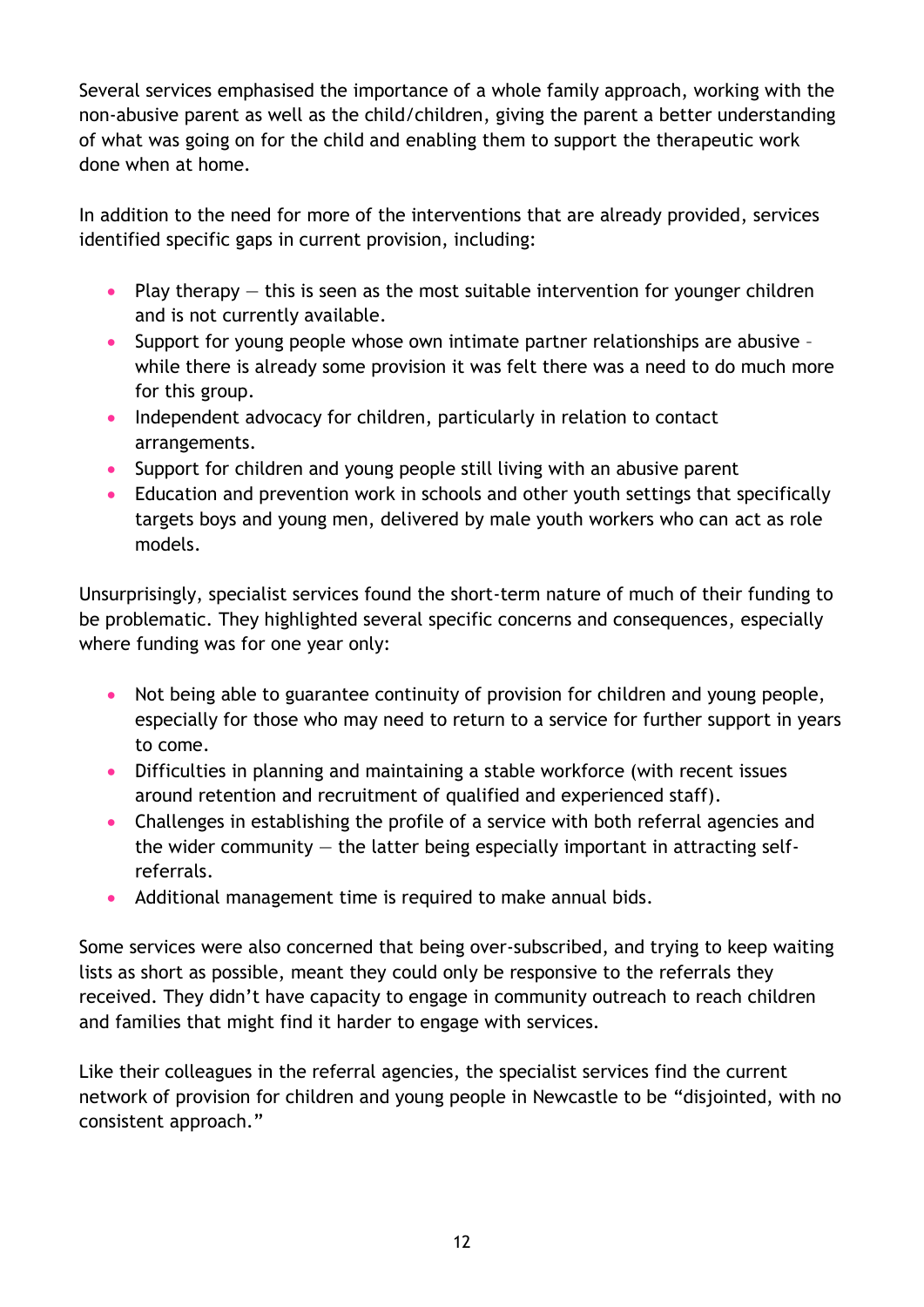#### **What are commissioners doing?**

The local authority commissions Newcastle Integrated Domestic Abuse Service (NIDAS), the contract for which includes specific work with children and young people whose parent is either in refuge or being supported by the outreach service. The NIDAS service is an integrated one therefore the children's elements aren't funded separately. The service has an annual contract value of £577,778. One year of additional funding (£30,000) from MHCLG was used in 2020—21 to employ an additional children's outreach worker. The Police and Crime Commissioner for Northumbria, Kim McGuinness, has prioritised children and young people affected by crime when allocating community funds. Her Office (the OPCC) is responsible for allocating specific funding from the government, including three rounds (for 2019—20, 2020—21 and 2021—22) of the Home Office' Children Affected by Domestic Abuse (CADA) Fund. The amount of CADA funding for Northumbria OPCC for 2021—22 was £435,867; the OPCC also allocated resources from the Supporting Victims Fund to services supporting children affected by domestic abuse in that period.

While pleased to have this resource, the OPCC is frustrated by the short-term nature of the CADA Fund which only supports one-year grants. Looking to the future, OPCC staff hope the CADA Fund will continue and that a three-year funding package may be announced following the comprehensive spending review in autumn 2021. The OPCC is also responsible for allocating the Ministry of Justice' Supporting Victims Fund, some of which supports specialist services for children and young people affected by domestic abuse across Northumbria.

The OPCC has undertaken a mapping exercise of specialist service provision for children and young people affected by domestic abuse across the six local authorities of Northumbria. This notes in most areas (including Newcastle) that:

- There is very little play therapy (for younger children).
- One-to-one therapeutic support for children and young people is generally insufficient to meet demand.
- Support for young people experiencing abuse in their intimate relationships also requires further resourcing.
- Provision of child and parent group work remains patchy.

The OPCC has begun to address some of these gaps — see appendix 2 for details. OPCC staff emphasised the importance of the non-abusive parent (usually the mother) being able to trust services to work with their child. It is important that the non-abusive parent sees services as wanting to partner with them. Staff highlighted the Safe and Together<sup>16</sup> model as good practice.

<sup>16</sup> Safe & Together Institute. The Safe & Together Model **https://safeandtogetherinstitute.com/aboutus/about-the-model**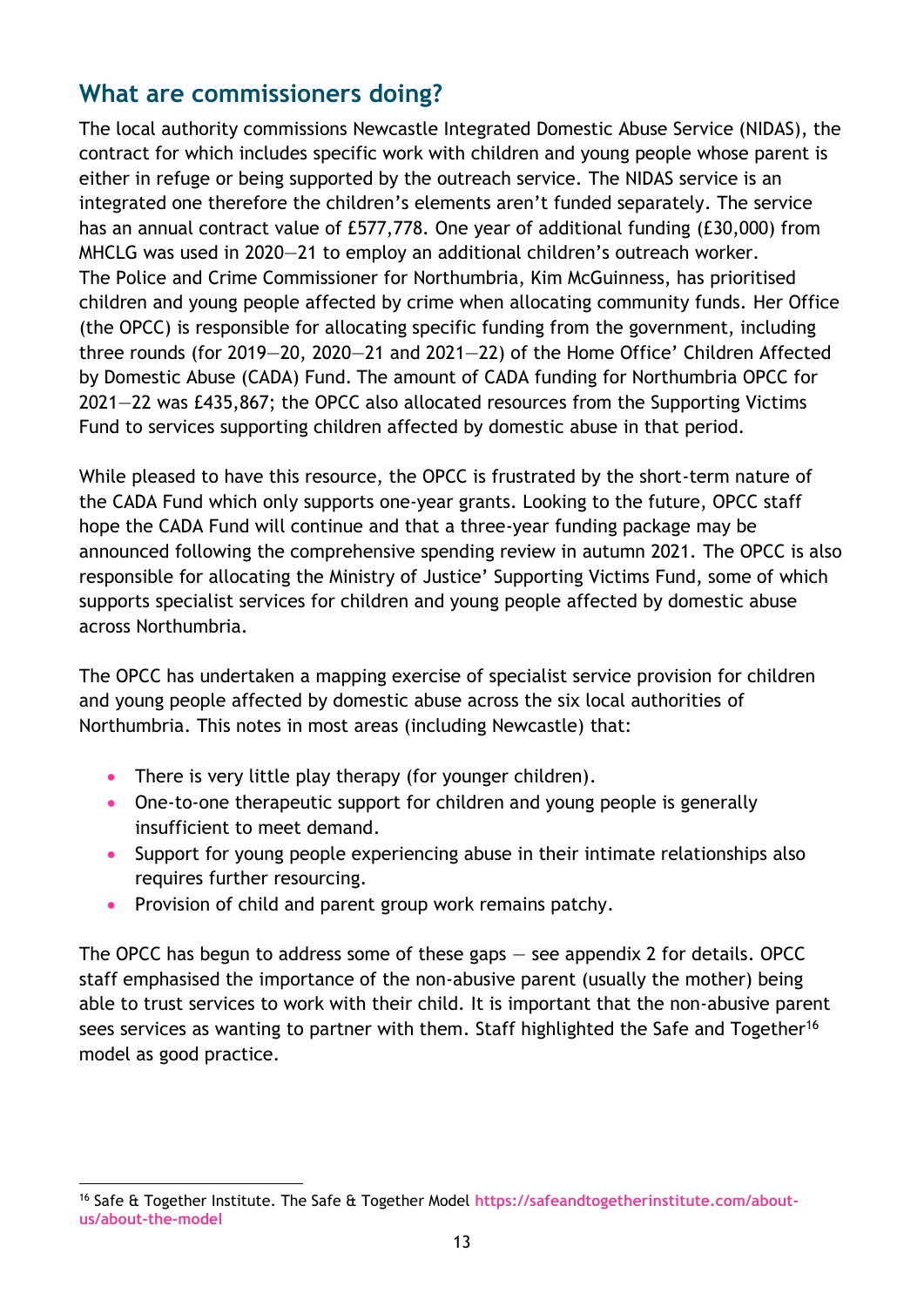## **What about charitable funding?**

Work with children and young people affected by domestic abuse in Newcastle is supported by charitable funding in several ways, including:

- Large grants for direct service provision from the National Lottery Community Fund  $(NLCF)$  – two key services are almost entirely funded through grants from the fund, grants which end in March 2022.
- Smaller grants from local funders including Virgin Money Foundation and the Community Foundation for Tyne and Wear and Northumberland.
- Several specialist services described supplementing the true cost of provision with resources from their central, charitable funds.

Funders such as NLCF will be aware of the Domestic Abuse Act and the new duties it places on local statutory agencies and may adjust their funding priorities accordingly in the future — it has a policy of not supporting work which is a statutory duty.

#### **Other areas of concern**

Two other areas of concern emerged strongly across the conversations with all groups. Whilst they do not have a direct bearing on the provision of specialist services, they are worth reflecting on here.

#### **Misdiagnosis/misunderstanding about the impact of trauma**

Parents, referral agencies and specialist services all raised concerns about children and young people who have been exposed to domestic abuse in the past, being seen as 'disruptive' or exhibiting 'problematic behaviour' rather than being identified as recovering from trauma. Numerous instances were cited where it was felt the child or young person was at risk of not getting the right support because of a lack of understanding about their family history and the impact of trauma. Several professionals expressed concerns about individual children being 'diagnosed with ADHD' when their symptoms were those of a child affected by trauma.

Both parents and professionals called for increased awareness and understanding among other professionals, especially schools, about the impact of trauma on children and young people. It was noted that when schools were aware of domestic abuse in a child's life<sup>17</sup> they could be very supportive both of the child and the non-abusive parent. However, as time went on, or if the child moved schools, schools' understanding was not always what it could be. Children ran the risk of being seen as badly behaved, rather than dealing with underlying trauma. "When the crisis is over mum and the kids are still in recovery and it can be hard when agencies don't recognise this."

 $17$  Operation Encompass was seen as a very helpful initiative to share early information with schools **www.operationencompass.org**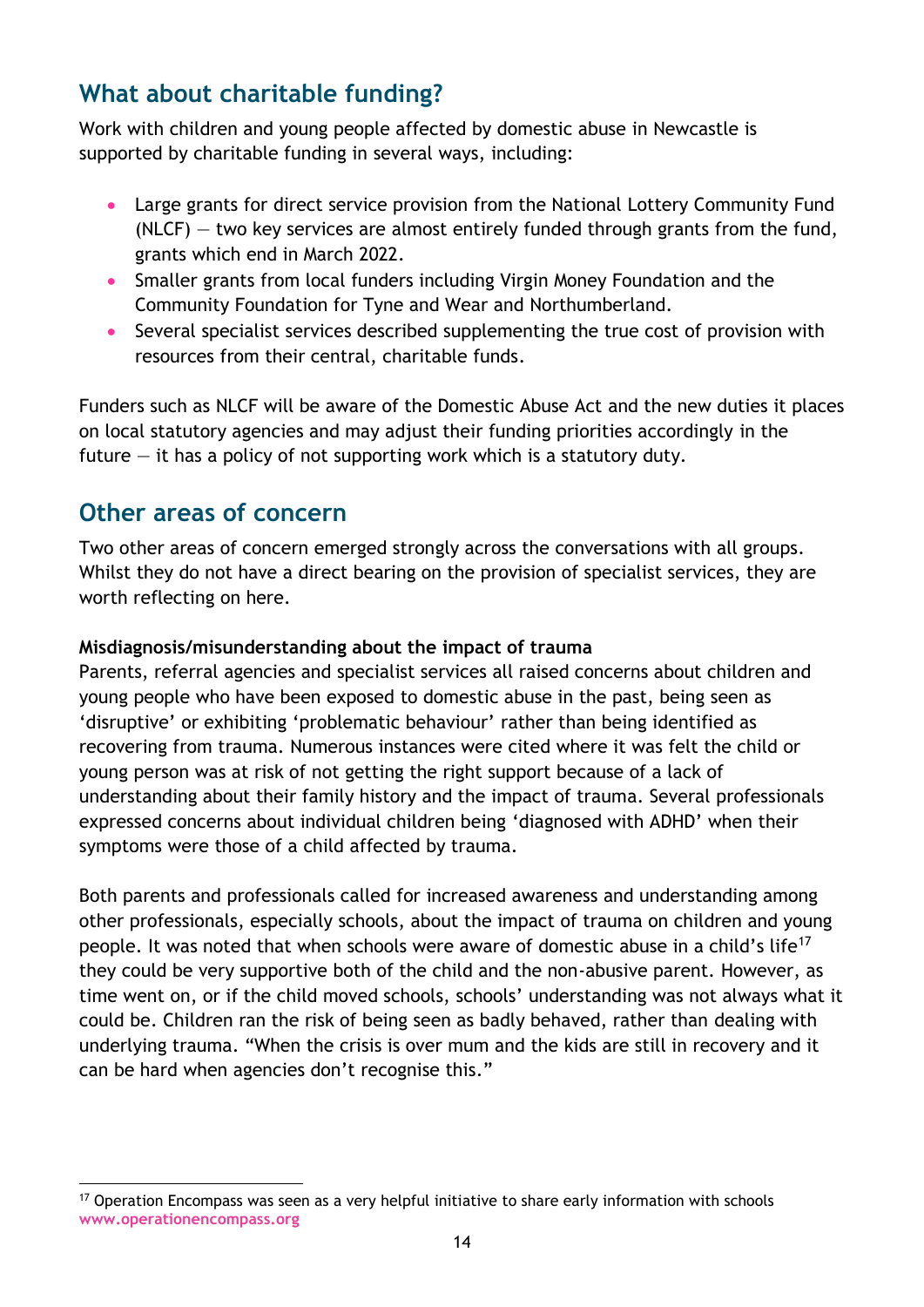#### **The impact of contact with the abusive parent**

Parents and professionals from both referral agencies and specialist services all expressed concern, and a degree of helplessness, about the impact of an abusive parent's ongoing behaviour on the wellbeing of a child or young person. Parents and professionals described abusive parents as:

- Using parental responsibility to block children's access to therapy, either refusing permission or missing appointments/arriving late.
- Being emotionally abusive to the child/young person. "She's still scared of him." "It's questions, questions, questions all the time, she's a different person in that house."
- Denigrating the non-abusive parent to the child. "She comes home crying because her dad's been bad-mouthing me."
- Using contact as a means of continuing to exert control to the extent that "it feels like you are still in the (abusive) situation."
- Blaming the non-abusive parent for the perceived poor behaviour of the child or young person.

Both parents and professionals described feeling helpless in the face of such situations  $-$ "Early Help were concerned about the situation for my daughter, but there's nothing much they can do." When asked what she would wish for if she had a magic wand, one parent said, "Someone to back her (the child) up, instead of saying we can't do anything." Another parent noted the change in the professional language used saying, "Once the contact order was made any problems are described as parental conflict  $-$  domestic abuse is in the past".

## **Conclusion**

In many respects, Newcastle has some good services for children and young people affected by domestic abuse and it compares well to other authorities elsewhere in England<sup>18</sup>. The organisations providing these services have specialist knowledge and experience in this field and there is dedicated provision for both children and young people, as well as specialist provision for children from minoritised communities.

There are some gaps in existing provision, for example, play therapy for younger children, and areas where there is some provision but more is probably needed, for example, young people experiencing intimate partner violence in their relationships.

However, both parents and referring agencies found the current patchwork of provision confusing. Both groups would welcome better advertising of what was available and clear guidance about what types of support were available, and for which children and young people.

<sup>18</sup> Action for Children (2019). Patchy, piecemeal and precarious. **https://tinyurl.com/3xx6x9h5**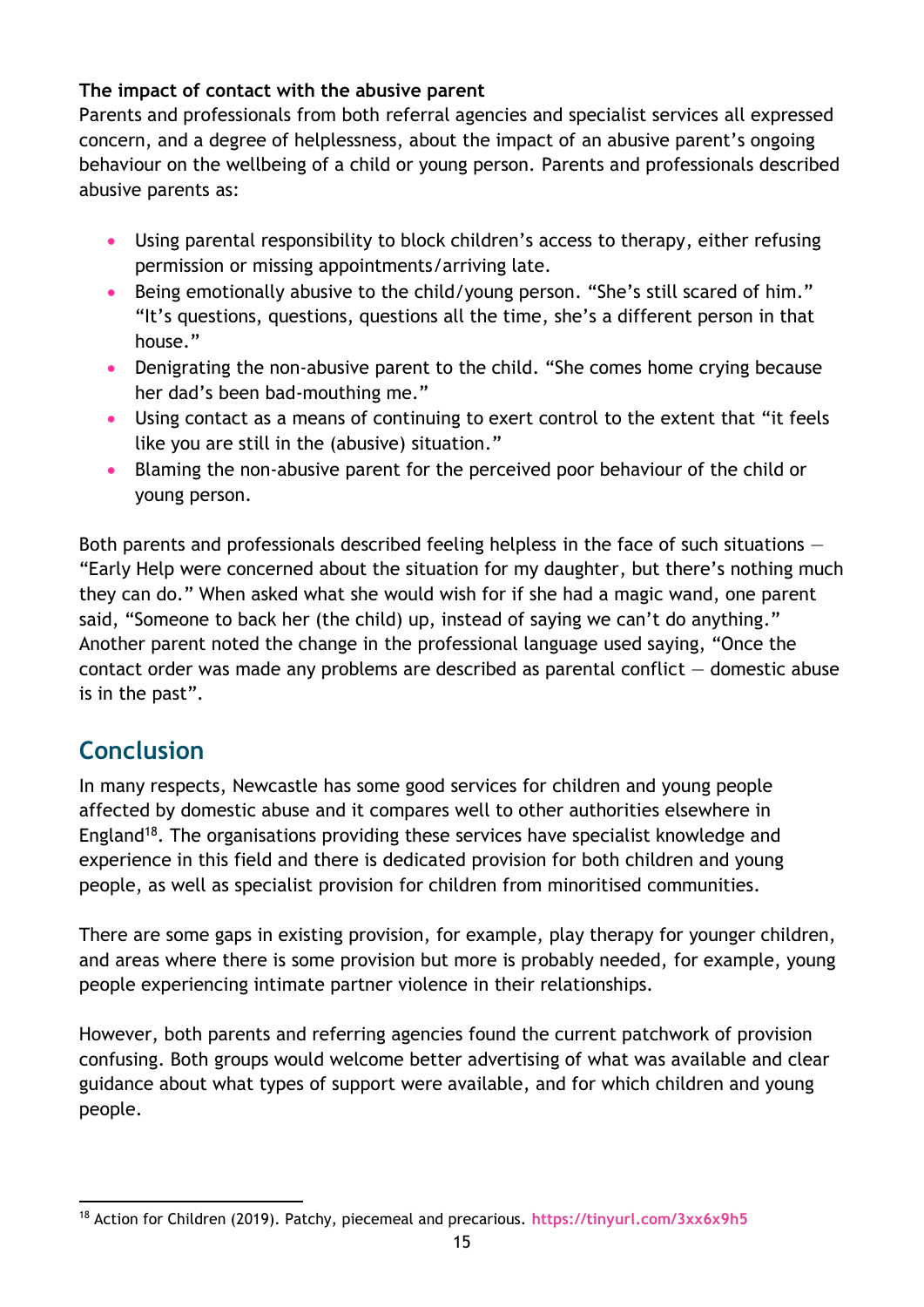The specialist services are all over-subscribed to a greater or lesser extent. There is a sense of at least some of them not being able to cope with demand if the availability of services was widely advertised to everyone who might benefit. Using the proxy of numbers supported at a well-known and long-established service in North Tyneside, referrals to Newcastle services that were widely advertised and easy to access are likely to significantly exceed current provisions.

Neither services nor commissioners were happy with the very short-term nature of some of the funding which resources this work. It acts as a barrier to service development and adds to the confusion about what is available. It is of particular concern that two key services are largely dependent on funding from the National Lottery Community Fund which expires within the next six months. There is no guarantee that this funding will be awarded again and both these services could therefore be at risk of closing. However, local commissioners clearly see work with children and young people affected by domestic abuse as a priority and there is enormous scope for some joined-up commissioning, particularly if ring-fenced central government funding continues.

In light of the above, we would suggest:

- 1. There is scope to increase awareness in professionals and parents of the impact of domestic abuse on children and young people and how trauma affects them.
- 2. As local statutory agencies reflect on their new responsibilities under the Domestic Abuse Act 2021, there is a great deal of positive provision already in place in Newcastle. Future focus could usefully be placed on joint working between commissioners to maximise the resources available for this work over the long term, to ensure services have both the stability and the capacity to meet demand.
- 3. Commissioners might also want to work with providers to promote the availability of services, with coherent messaging and simple referral pathways that work for both professionals and the wider community.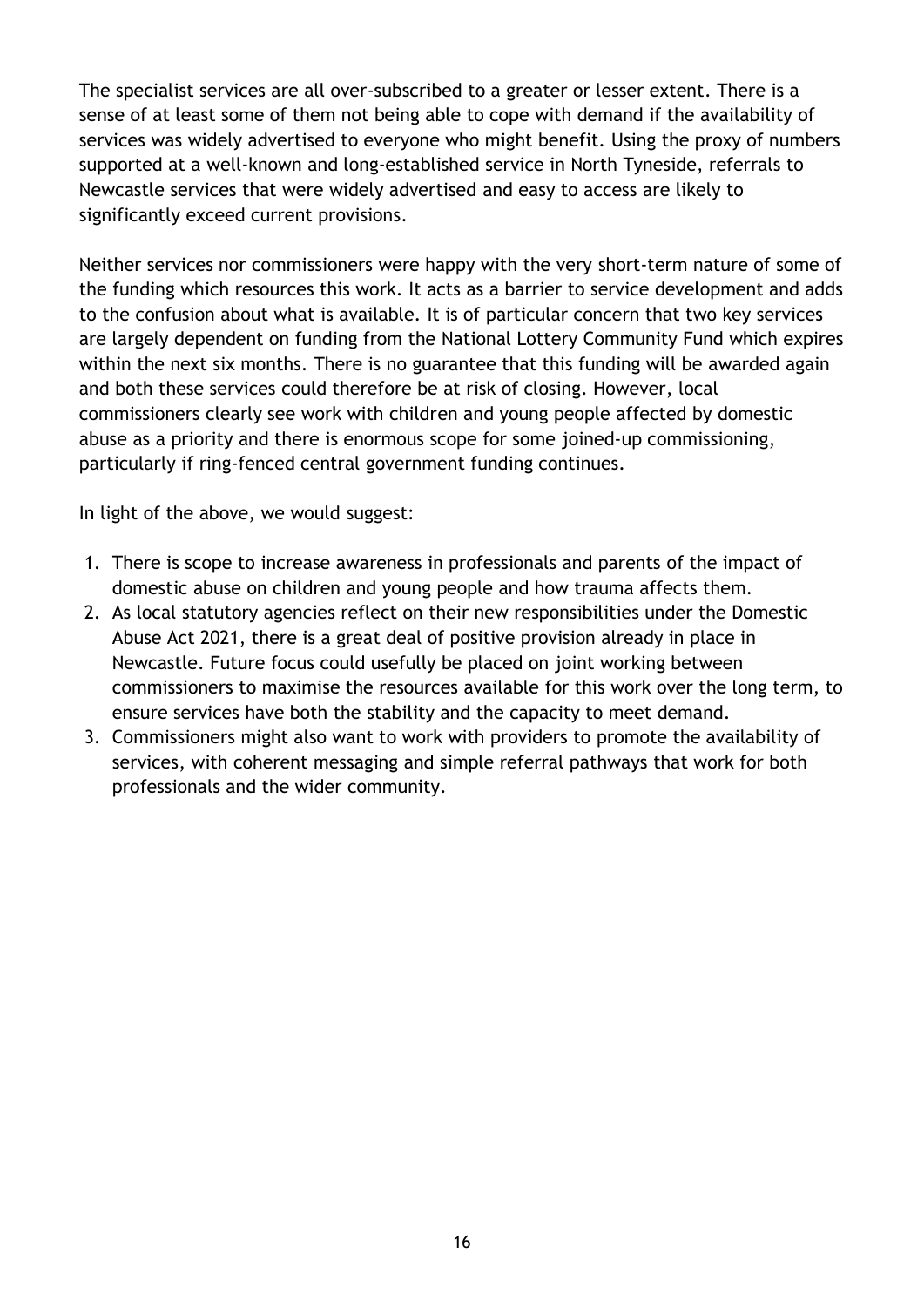# **Appendix 1: Specialist service provider details**

| <b>Organisation</b> | <b>Action for Children (A4C)</b>                                       |
|---------------------|------------------------------------------------------------------------|
| Project             | Breaking the Cycle                                                     |
| Service provision   | Weekly therapeutic sessions for children and young people,             |
|                     | including sessions with child and non-abusive parent/carer             |
| Age range           | 4-16 years (but predominantly primary-age referrals)                   |
| Other               | Newcastle-only service - delivered at A4C's base in west and           |
| demographics        | children centres across the city in Newcastle or in the child's school |
| Length of           | 6-10 weeks, plus introductory sessions                                 |
| intervention        |                                                                        |
| Capacity            | 50-55 children and young people a year                                 |
| <b>Waiting list</b> | 77 on waiting list post-COVID-19 (with triage system which means       |
|                     | some children are seen earlier)                                        |
| Referral pathways   | Various including Early Help, Children's Social Care, schools and      |
|                     | self-referral                                                          |
| <b>Staffing</b>     | 1 x FTE Lead Counsellor                                                |
|                     | 1.5 FTE Counsellors                                                    |
| Funding             | Funded through National Lottery Community Fund (six years funding      |
|                     | ends March 2022), also one year of funding from the OPCC               |
| Unmet need          | The service is massively over-subscribed, as evidenced by the          |
|                     | waiting list                                                           |
|                     | There is a big gap for children who are still living with an abusive   |
|                     | parent                                                                 |
| <b>Notes</b>        | Two-thirds of referrals are boys                                       |
|                     | During the pandemic, the service was able to provide lots of           |
|                     | additional support for children and their families                     |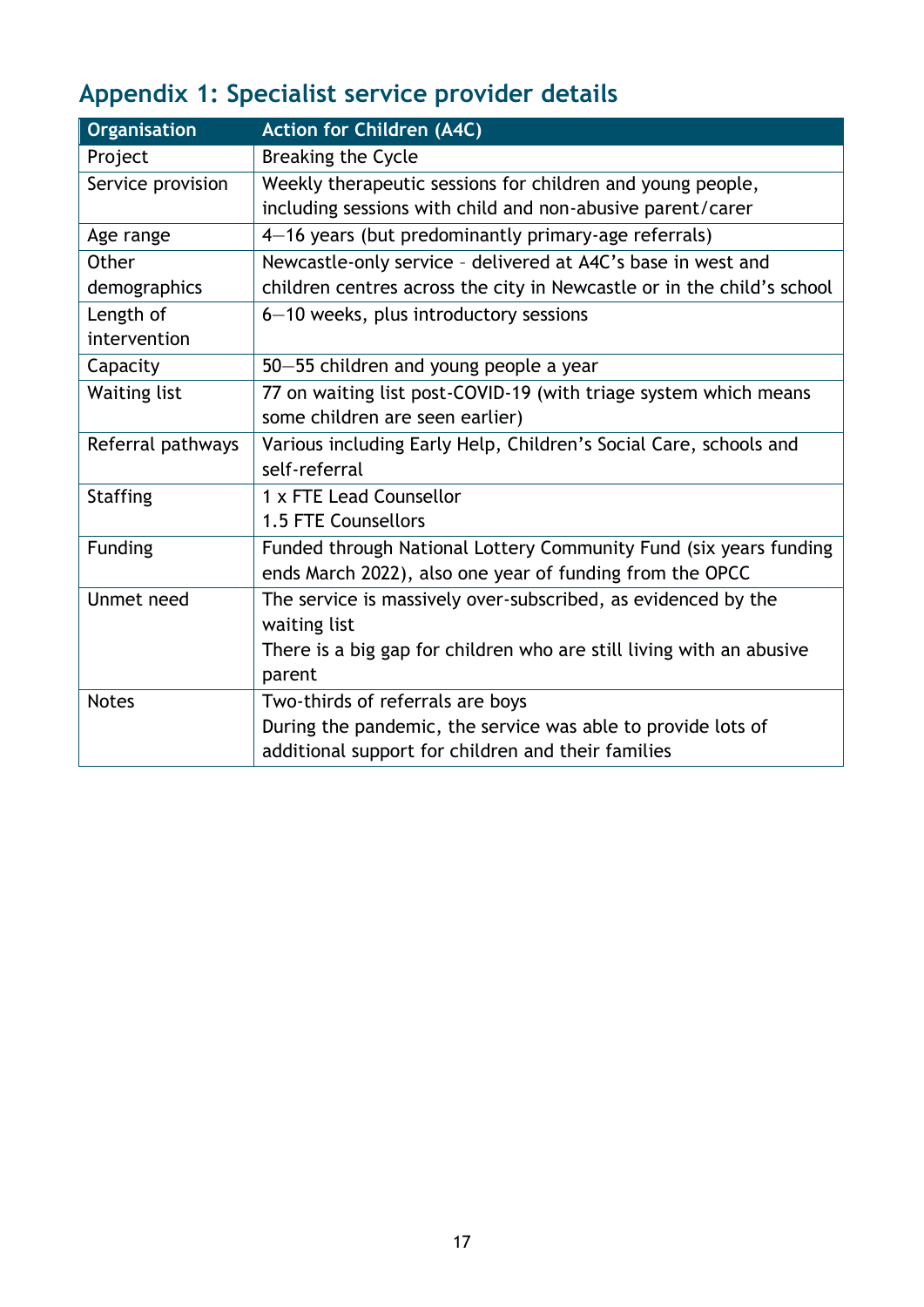| Organisation        | <b>Angelou Centre (AC)</b>                                          |
|---------------------|---------------------------------------------------------------------|
| Project             | Ma Simba                                                            |
| Service provision   | One-to-one children's therapy<br>$\bullet$                          |
|                     | One-to-one parent support<br>$\bullet$                              |
|                     | Two children's voices groups $(7-10$ and $11-14$ years)             |
|                     | Parent therapeutic group work programme                             |
|                     | Social and cultural activities, creative workshops<br>$\bullet$     |
|                     | Intersectional children's advocacy                                  |
| Age range           | $0-18$ years (boys up to 12 with some flexibility)                  |
| Other               | For Black, minoritised and migrant communities                      |
| demographics        |                                                                     |
| Area of benefit     | Most children come from across the six local authorities of         |
|                     | Northumbria, including Newcastle                                    |
| Length of           | Flexible                                                            |
| intervention        |                                                                     |
| Capacity            | The service can work with up to 30 families at any one time and     |
|                     | support 80-100 children a year                                      |
|                     | It has six counselling spaces a week                                |
| <b>Waiting list</b> | $6 - 8$ weeks                                                       |
| Referral pathways   | Referrals come from the police, children's services, health,        |
|                     | schools etc. All referrals are assessed and referred through to Ma  |
|                     | Simba by ACs Violence against Women and Girls service.              |
| <b>Staffing</b>     | 1 x PT parenting co-ordinator (21 hours)                            |
|                     | 1 x PT Children's IDVA (24 hours)                                   |
|                     | 2 x PT children's counsellors                                       |
|                     | administrator, service manager and clinical supervisor              |
| Funding             | 2016 - 2022 funding from National Lottery Community Fund; this      |
|                     | funding expires in March 2022                                       |
|                     | Also one year of funding from the OPCC                              |
| Unmet need?         | In addition to the impact of violence and abuse, staff see children |
|                     | and young people struggling with cyber and/or racist bullying,      |
|                     | causing significant mental health problems, with few avenues for    |
|                     | specialist support.                                                 |
| <b>Notes</b>        | AC also provides:                                                   |
|                     | Specialist support for families with NRPF, and                      |
|                     | Support to children in its refuge                                   |
|                     | A young women's network on campaigning                              |
|                     | Older boys are referred to youth work services                      |
|                     | Programmes are bespoke, drawing on evidenced-based                  |
|                     | programmes (e.g. recovery toolkit) but incorporating elements       |
|                     | from other programmes (e.g. Strengthening Families,                 |
|                     | Strengthening Communities) to ensure relevance to the               |
|                     | communities being served                                            |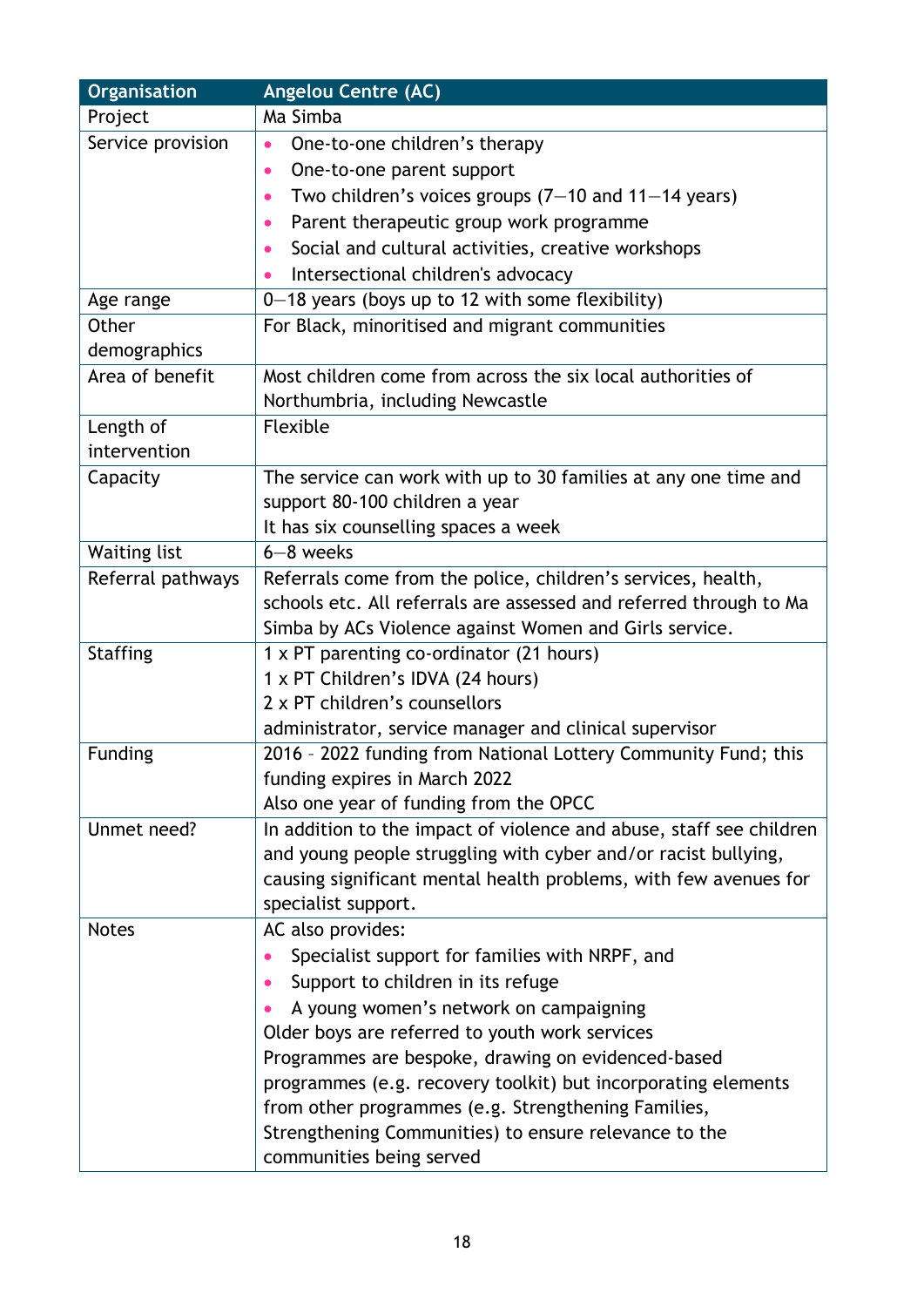| Organisation              | <b>Barnardo's</b>                                                                                                                                                                                                                                                     |
|---------------------------|-----------------------------------------------------------------------------------------------------------------------------------------------------------------------------------------------------------------------------------------------------------------------|
| Project                   | <b>Wellness Recovery Project</b>                                                                                                                                                                                                                                      |
| Service provision         | One-to-one therapeutic interventions for children and young<br>people<br>One-to-one therapeutic interventions for non-abusing parents<br>$\bullet$<br>'Real Love Rocks' prevention programme delivered in schools                                                     |
| Age range                 | $4-18$ years                                                                                                                                                                                                                                                          |
| Other<br>demographics     | N/A                                                                                                                                                                                                                                                                   |
| Area of benefit           | Available to families across six authorities of Northumbria                                                                                                                                                                                                           |
| Length of<br>intervention | Assessment appointment followed by six sessions and then a<br>review. A further block of six sessions can be offered if required                                                                                                                                      |
| Capacity                  | The service is now able to work with 75 individuals (children/<br>young people and adults) a year                                                                                                                                                                     |
| <b>Waiting list</b>       | Eight weeks (largely because of COVID-19)                                                                                                                                                                                                                             |
| Referral pathways         | Most referrals come via Victims First, with an occasional GP<br>referral                                                                                                                                                                                              |
| <b>Staffing</b>           | 1 x PT (22.5 hours) Children and young people's worker<br>Recruitment ongoing for another part-time post                                                                                                                                                              |
| Funding                   | Single year funding from the OPCC $-$ this is the second year the<br>service has received this funding                                                                                                                                                                |
| Unmet need?               | Barnardo's does not widely promote the availability of the service<br>beyond its existing referral pathways because it would not be<br>able to meet demand                                                                                                            |
| <b>Notes</b>              | This service is delivered within Barnardo's over-arching ethos of<br>work with the 'system around the child' so referral meetings<br>always include the non-abusing parent who is also offered advice<br>on safety planning and understanding their child's behaviour |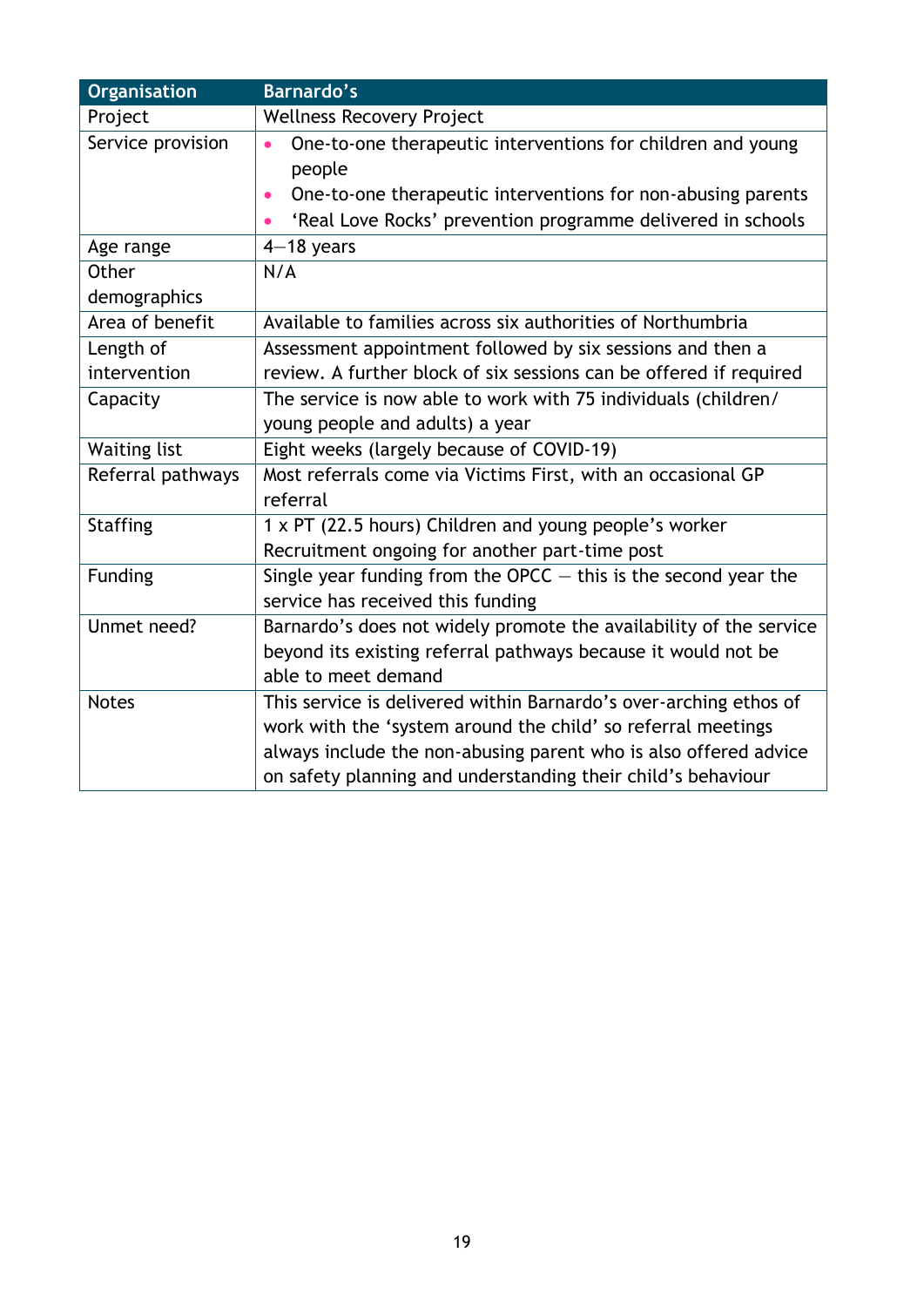| Organisation        | <b>Children North East (CNE)</b>                                 |
|---------------------|------------------------------------------------------------------|
| Project             | <b>Domestic Abuse Services</b>                                   |
| Service provision   | Domestic abuse recovery and education (DARE) programme for       |
|                     | (non-abusive) parents, children and young people (with some      |
|                     | one-to-one support for individuals before and after where        |
|                     | needed). General counselling CYP                                 |
| Age range           | 5-19 years DARE and one-to-one support                           |
|                     | 9+ for counselling                                               |
| Other               | Services are open to families across Tyne and Wear but largely   |
| demographics        | accessed by Newcastle residents                                  |
|                     | Counselling contracts in Gateshead and Newcastle from CCG and    |
|                     | region-wide through Police and Crime Commissioner                |
| Length of           | $DARE - five-day programme, delivered in a single week$          |
| intervention        | Counselling $-$ six weeks via CCG and 12 weeks via OPCC          |
| Capacity            | 100 CYP and 50 parents i.e. Six DARE programmes a year x 8-10    |
|                     | families (average one adult and two children)                    |
|                     | The counselling service has the capacity to support 60-70 CYP    |
| <b>Waiting list</b> | $DARE - three months$                                            |
|                     | Counselling $-$ two weeks                                        |
| Referral pathways   | Early Help, Victims First, CNTW single point of access, GPs and  |
|                     | self-referrals                                                   |
| <b>Staffing</b>     | One Domestic Abuse lead (30 hours)                               |
|                     | One Domestic Abuse practitioner (18 hours)                       |
|                     | Other CNE staff contribute to the running of DARE, including 3 x |
|                     | social work students                                             |
|                     | One Counselling team manager                                     |
|                     | <b>Two Clinical coordinators</b>                                 |
|                     | Seven FTE counselling staff                                      |
| Funding             | DARE is funded by OPCC for one year (also funded in the previous |
|                     | year) and by a small grant from the Community Foundation         |
|                     | One-to-one work is also funded by OPCC                           |
|                     | Counselling is funded by CNTW/CCG and PCC                        |
| Unmet need?         | CNE ran a Caring Dads programme in 2020 but funding was not      |
|                     | continued $-$ it sees a need for more work with perpetrators to  |
|                     | recognise their abusive behaviour                                |
|                     | It has also offered a 'Today's Teens' programme which includes   |
|                     | content addressing adolescent to parent violence and sees a need |
|                     | for more of this work                                            |
|                     | More focus is needed on healthy relationships in secondary       |
|                     | schools                                                          |
|                     | There is also a gap in providing young couples with collective,  |
|                     | non-judgemental support via counselling                          |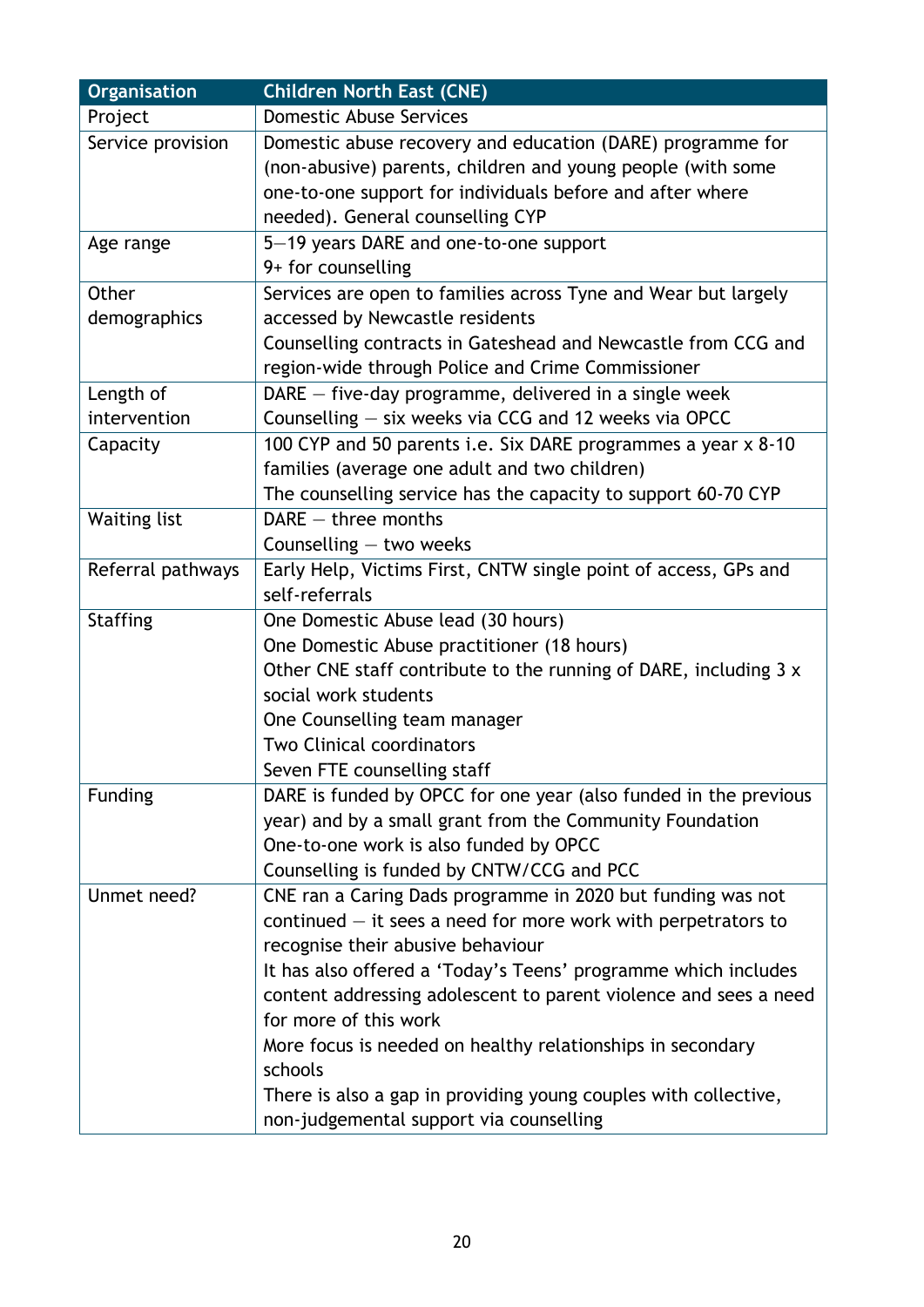| Organisation        | <b>Thirteen Group</b>                                                    |
|---------------------|--------------------------------------------------------------------------|
| Project             | Newcastle's Integrated Domestic Abuse Services (NIDAS)                   |
| Service provision   | For children and young people (CYP) in refuges and being re-             |
|                     | settled:                                                                 |
|                     | Practical support e.g. finding and settling into new                     |
|                     | schools/nurseries                                                        |
|                     | Assessment and development of Early Help plans                           |
|                     | Weekly playgroup for toddlers and mums - focus on learning to            |
|                     | Play and parent confidence.                                              |
|                     | Fortnightly group for primary children                                   |
|                     | Fortnightly group for teenagers<br>$\bullet$                             |
|                     | One-to-one delivery of CYP recovery toolkit or 'drawing and              |
|                     | talking' therapy, as needed                                              |
|                     | Play activities, holiday activities and field trips                      |
|                     | Creche provision to support parents activities                           |
|                     | For CYP whose parent is receiving outreach support:                      |
|                     | One-to-one delivery of CYP recovery toolkit or 'drawing and              |
|                     | talking' therapy                                                         |
|                     | New Beginnings session for parents on 'Impact of Domestic                |
|                     | Abuse on children'                                                       |
| Age range           | 0-17 years CYP accommodated with their parent; 16-17 year old            |
|                     | boys assessed on an individual basis - service accepts 16-17 year        |
|                     | old girls as victims in own right                                        |
| Other               | CYP must have a parent actively engaging with NIDAS                      |
| demographics        |                                                                          |
| Length of           | Varies on need and length of engagement with services                    |
| intervention        |                                                                          |
| Capacity            | 150 across refuge (two thirds) and outreach (one third)                  |
| <b>Waiting list</b> | Interventions offered within refuge and on resettlement are              |
|                     | immediate, there is an 8-12 week waiting list for those referred         |
|                     | via the outreach service.                                                |
| Referral pathways   | CYP are either living in the refuge or are referred through the          |
|                     | NIDAS outreach service.                                                  |
| <b>Staffing</b>     | 2 x CYP Co-ordinators (25 hours each) in refuge                          |
|                     | 1 x CYP Co-ordinator (30 hours) for outreach                             |
|                     | Plus five hours of team leader                                           |
| <b>Funding</b>      | Most CYP provision included in NIDAS' statutory contract; the            |
|                     | outreach post is funded for one year only by MHCLG                       |
| <b>Notes</b>        | All outreach intervention sessions are provided at the child's<br>school |
|                     |                                                                          |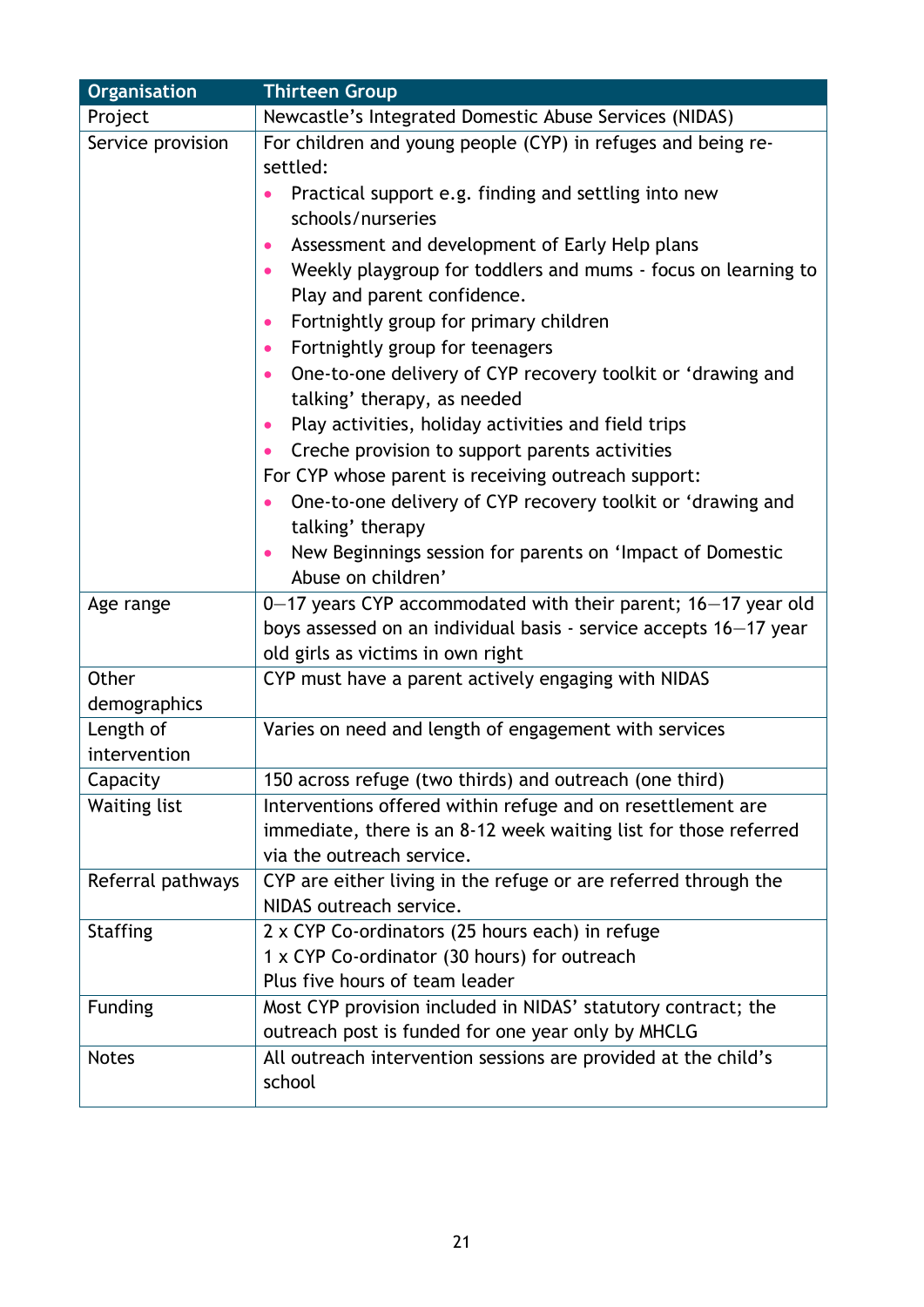| Organisation        | <b>Streetwise Young People's Project</b>                                         |
|---------------------|----------------------------------------------------------------------------------|
| Project             | <b>Victims of Crime</b>                                                          |
| Service provision   | Counselling and trauma work for any victim of crime, both<br>recent and historic |
|                     | EmpowHER - a rolling, bespoke group work programme                               |
|                     | providing further support to young people who have received<br>counselling       |
| Age range           | $11-25$ years                                                                    |
| Other               | Northumbria-wide                                                                 |
| demographics        |                                                                                  |
| Length of           | Counselling is offered for 6-12 sessions<br>$\bullet$                            |
| intervention        | The group work programme is for six weeks                                        |
| Capacity            | Staff can offer 16–20 sessions a week. The whole Victims of                      |
|                     | Crime service has the capacity to support approximately 75 young                 |
|                     | people, 60% of whom present with issues relating to domestic                     |
|                     | abuse; Streetwise also has a generic counselling service that sees               |
|                     | some young people presenting with issues around domestic abuse                   |
| <b>Waiting list</b> | Staff try to keep the waiting list below four weeks                              |
| Referral pathways   | Young people can self-refer, referrals are also taken from the                   |
|                     | police, Victim First, GPs, etc.                                                  |
| <b>Staffing</b>     | One female counsellor and one support worker (a male counsellor                  |
|                     | is also available if required)                                                   |
| Funding             | Funding comes from the OPCC                                                      |
| <b>Notes</b>        | All counsellors at Streetwise are trained and experienced to                     |
|                     | support young people who have been victims of crime                              |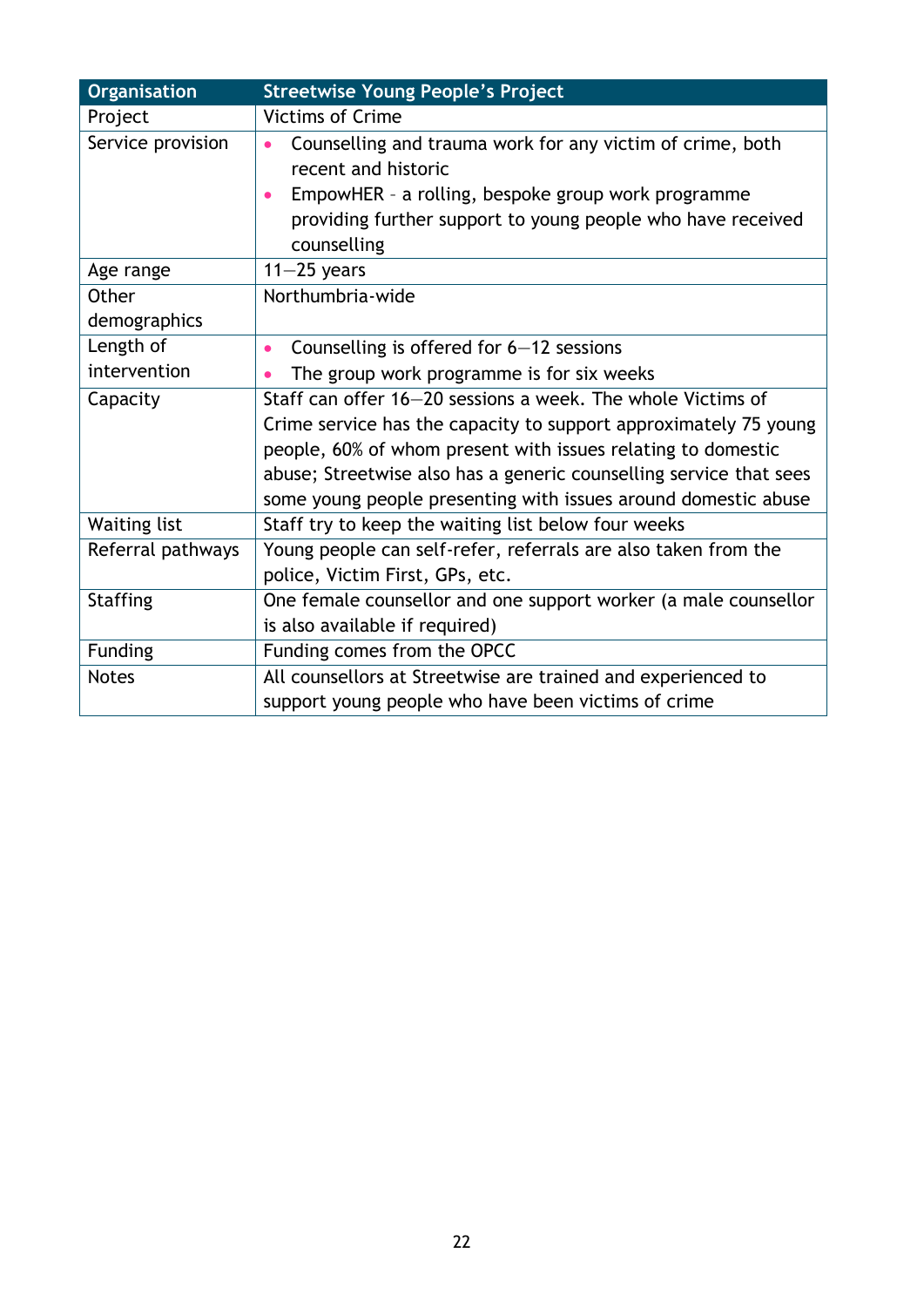| Organisation        | <b>West End Women and Girls Centre (WEWGC)</b>                                                                                                                                                                                                                                                                                                                                                                           |
|---------------------|--------------------------------------------------------------------------------------------------------------------------------------------------------------------------------------------------------------------------------------------------------------------------------------------------------------------------------------------------------------------------------------------------------------------------|
| Project             | Domestic Abuse Champions                                                                                                                                                                                                                                                                                                                                                                                                 |
| Service provision   | Domestic abuse peer educators provide one-to-one support<br>$\bullet$<br>and advocacy for women and girls who are affected by<br>domestic abuse both in their families and in their intimate<br>relationships<br>Peer educators also deliver groups and training in schools,<br>colleges and universities around domestic abuse awareness<br>and recruit DA Champions<br>New Safe for Life recovery course for teenagers |
| Age range           | $11-25$ years                                                                                                                                                                                                                                                                                                                                                                                                            |
| Other               | The services are open to anyone who identifies as female                                                                                                                                                                                                                                                                                                                                                                 |
| demographics        |                                                                                                                                                                                                                                                                                                                                                                                                                          |
| Length of           | Varies: One-to-one support can be long-term; average is one                                                                                                                                                                                                                                                                                                                                                              |
| intervention        | year. Safe for Life is a ten week programme                                                                                                                                                                                                                                                                                                                                                                              |
| Capacity            | 100-120 young people (aged 11-25) a year for one-to-one support                                                                                                                                                                                                                                                                                                                                                          |
|                     | 60-70 on average are under 18 each year                                                                                                                                                                                                                                                                                                                                                                                  |
|                     | Up to 2,000 through work in schools (inc. assemblies)                                                                                                                                                                                                                                                                                                                                                                    |
|                     | 75 on Teenage Safe 4 Life Course                                                                                                                                                                                                                                                                                                                                                                                         |
| <b>Waiting list</b> | There is no waiting list currently                                                                                                                                                                                                                                                                                                                                                                                       |
| Referral pathways   | Self-referral, Children's Social Care, Schools, Voluntary                                                                                                                                                                                                                                                                                                                                                                |
|                     | organisations, Health Visitors, GPs, Family Support, DA                                                                                                                                                                                                                                                                                                                                                                  |
|                     | Champions.                                                                                                                                                                                                                                                                                                                                                                                                               |
| <b>Staffing</b>     | 4 FTE                                                                                                                                                                                                                                                                                                                                                                                                                    |
| <b>Funding</b>      | OPCC fund 2.5 FTE IDVA posts                                                                                                                                                                                                                                                                                                                                                                                             |
|                     | #Iwill Virgin Money Foundation funds one FTE school's post                                                                                                                                                                                                                                                                                                                                                               |
|                     | There is always a shortfall in funding that needs to be made up                                                                                                                                                                                                                                                                                                                                                          |
|                     | from other smaller funding bids or centres core costs                                                                                                                                                                                                                                                                                                                                                                    |
| Unmet need?         | Staff see the need for more timely, accessible therapeutic                                                                                                                                                                                                                                                                                                                                                               |
|                     | responses for children and young people                                                                                                                                                                                                                                                                                                                                                                                  |
|                     | As we are training more DA Champions in Schools we are                                                                                                                                                                                                                                                                                                                                                                   |
|                     | receiving more referrals - increasing the need for more one-to-                                                                                                                                                                                                                                                                                                                                                          |
|                     | one workers                                                                                                                                                                                                                                                                                                                                                                                                              |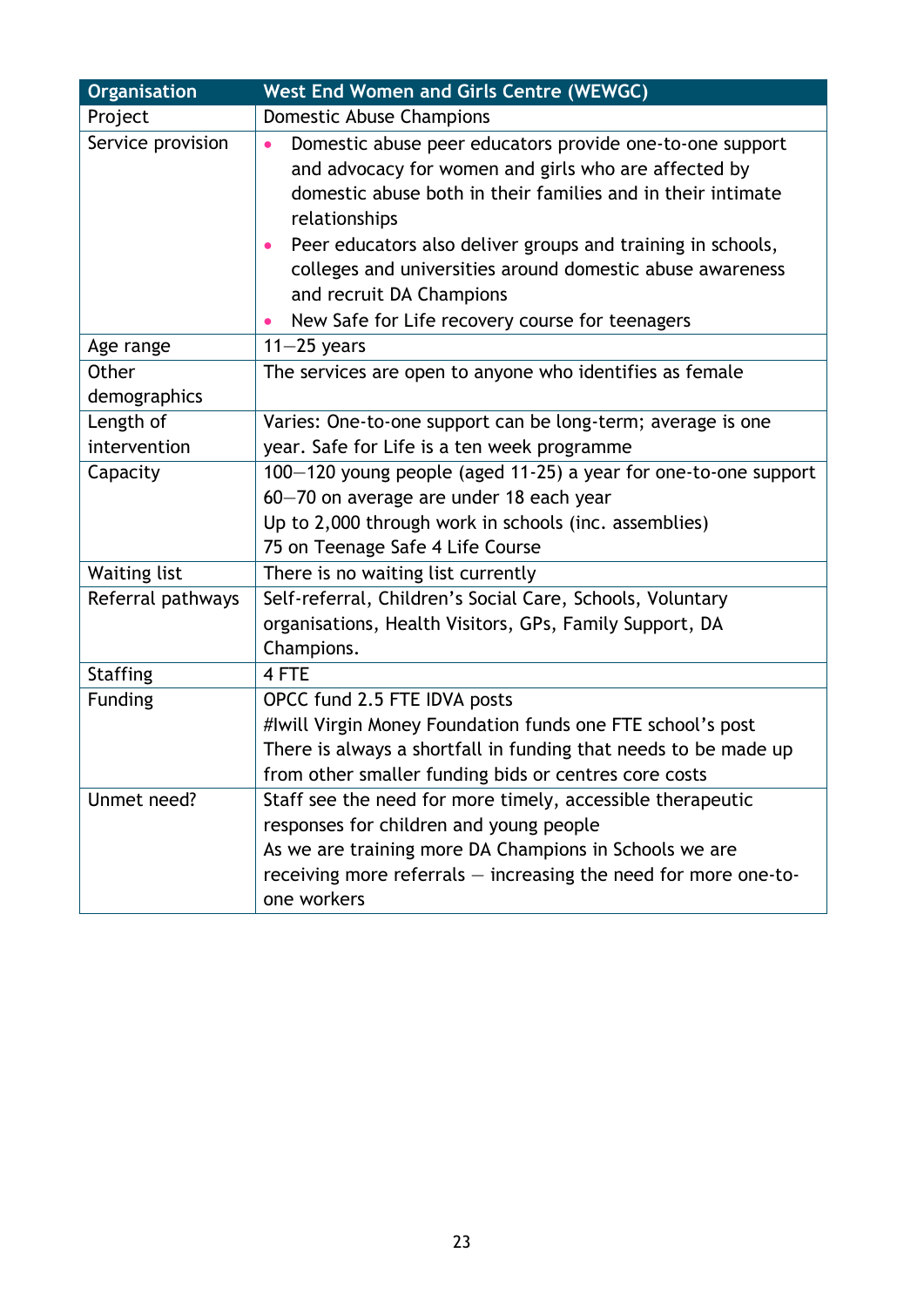### **Appendix 2: Funding from the Office for the Police and Crime Commissioner for Northumbria (information provided by the OPPC)**

With the resources at its disposal, and within the time constraints it operates in, the OPCC used the 2021—22 allocation of CADA funding to commission services for an estimated 937 children and young people affected by domestic abuse, including:

- Accredited training for 44 multi-agency professionals to deliver the 'Healing Together' programme to 352 children and young people (including 6 trained facilitators and 48 children and young people in Newcastle).
- 210 play therapy and counselling interventions (including 30 for children and young people in Newcastle).
- 191 trauma-informed domestic abuse group work places (including 75 places for children and young people in Newcastle).
- 124 places on therapeutic programmes for children and their non-offending parent (including 18 children and 18 parents in Newcastle).
- 60 places on trauma-informed therapeutic programmes for children and young people from minoritised communities (including 31 places for children and young people in Newcastle).

This is in addition to force-wide services for children and young people affected by domestic abuse funded through the PCC's 'Supporting Victims' Fund, including:

- Barnardo's Wellness Recovery programme offering one to one counselling and healthy relationships interventions for 100 children and young people.
- Children North East 'Safeguarding Futures' Programme for 100 children and 50 parents whose relationships have been impacted by domestic abuse.
- Children North East 'Ways to Happiness' one-to-one counselling programme for 60– 70 children.
- Streetwise EmpowHER group work programme for 35 young women who have experienced sexual violence or relationship abuse.
- Princes Trust pilot of a new domestic abuse programme  $-$  for an initial cohort of 20 children and young people.
- WEWAC Peer Educators one-to-one and group work support to 175 children and young people and DA taster sessions to 500 young women.
- Someone Cares schools-based counselling service for 11-18 year olds who have experienced domestic and/or sexual violence.

Various other 2021—22 funding allocations have also been used to support:

- DA services for children and young people that operate within a single local authority area.
- The training of local CHIDVAs who specialise in the support of young people experiencing abuse in their relationships.
- Adult victims of domestic abuse to maintain/enhance their own and their children's safety.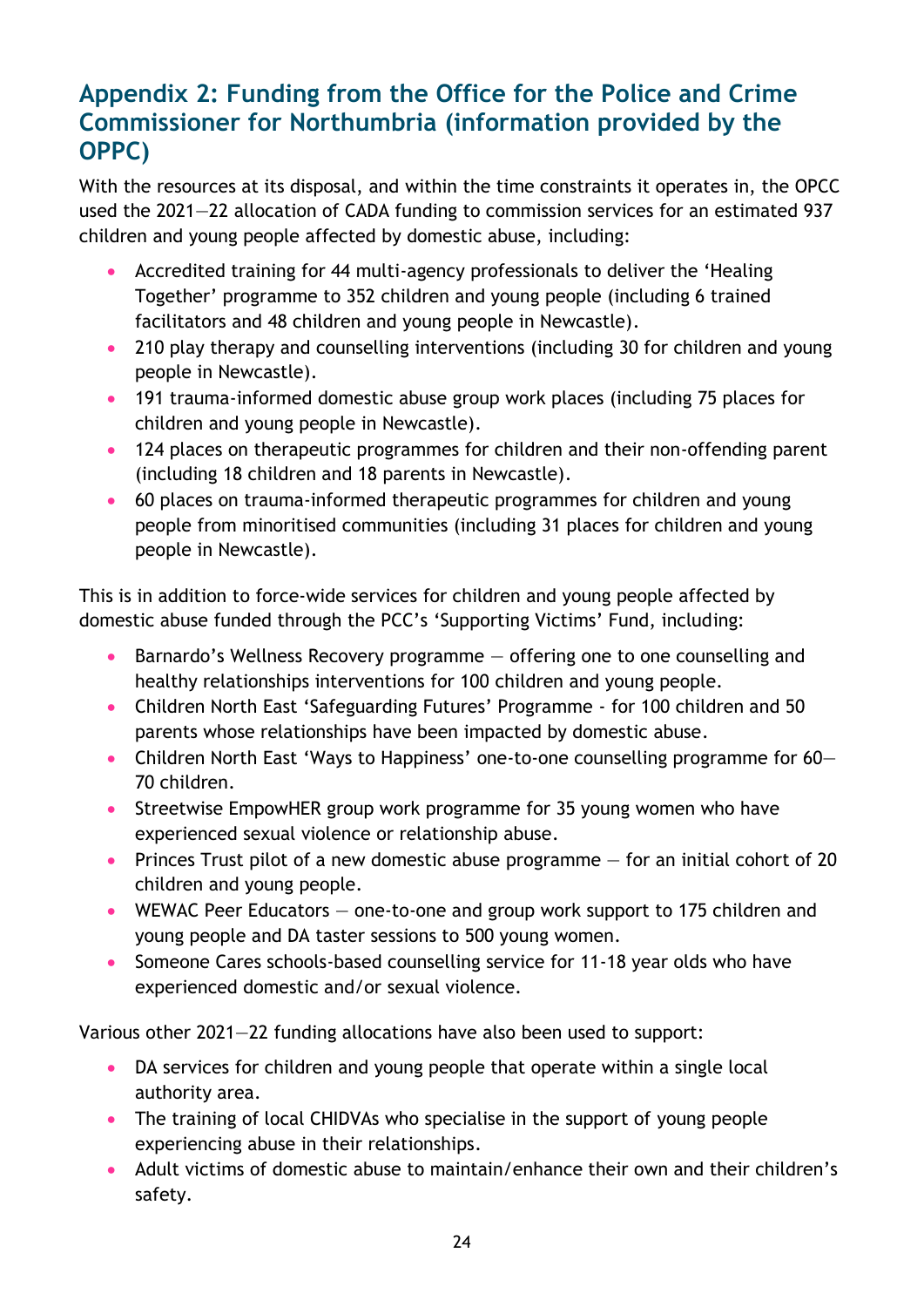### **Appendix 3: Glossary of abbreviations**

- CADA Children Affected by Domestic Abuse (Fund)
- CYP Children and young people
- CCG Clinical Commissioning Group
- CNTW Cumbria, Northumberland, Tyne and Wear NHS Foundation Trust
- DA Domestic Abuse
- IDVA Independent Domestic Violence Advisor (or Advocate)
- MHCLG Ministry for Housing, Communities and Local Government (known as the Ministry for Levelling up, Housing and Communities from September 2021)
- NLCF National Lottery Community Fund
- NRPF No Recourse to Public Funds
- OPCC Office of the Police and Crime Commissioner